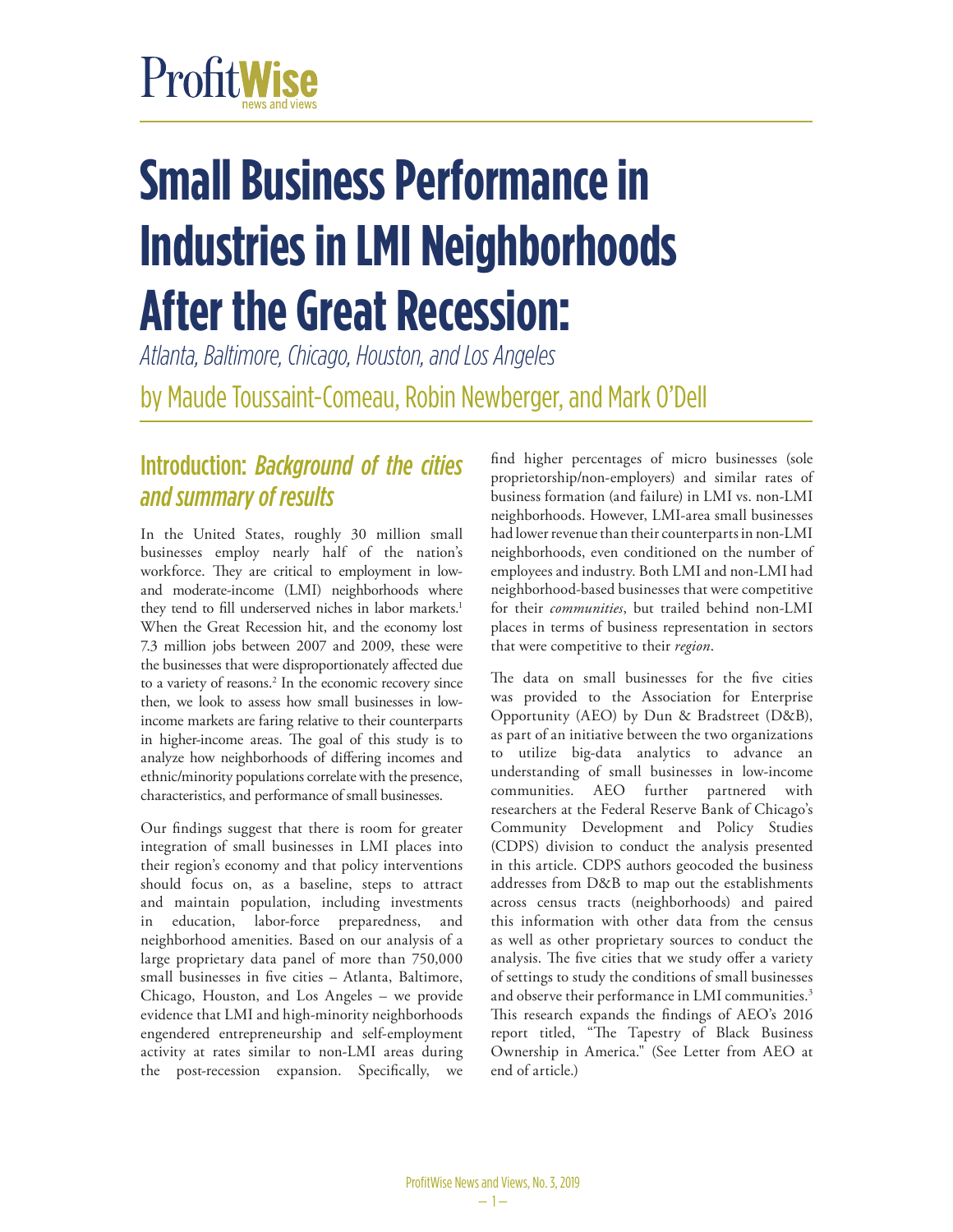## Demographic overview

By population, Chicago, Los Angeles, and Houston are much larger cities than Atlanta and Baltimore, although population growth varies among the cities. The overall populations of Chicago and Baltimore have been falling since 2000, while the populations of Houston, Atlanta, and Los Angeles have been growing.

All five cities have relatively high shares of the population that identify as minority (table 1). Hispanics make up the largest single racial/ethnic group in both Los Angeles and Houston, at 49 percent and 44 percent respectively, compared to 17 percent for the US as a whole. In Baltimore and Atlanta, a majority of residents are black, at 63 percent and 52 percent. Chicago has a roughly even share of black, Hispanic, and white (non-Hispanic) residents, with the black population of the city declining since the 1980s<sup>4</sup> and the Hispanic population growing since 2000 (as it has in all five cities). In Los Angeles, more than 10 percent of the population is Asian, and in Houston and Chicago, this group makes up 7 percent of the population.

Baltimore has the highest share of census tracts designated as LMI (about 80 percent); its median income is below that of the US (around \$40,000 as of 2014) (table 1). In contrast, just under half the census tracts in Los Angeles are designated as LMI, with median household income (\$50,000) being the highest across the five cities. In Chicago and Houston, about 60 percent of census tracts have median incomes that are designated as LMI, as are 57 percent of census tracts in Atlanta.

|                                     | <b>Atlanta</b> | <b>Baltimore</b> | Chicago   | <b>Houston</b> | <b>Los Angeles</b> |
|-------------------------------------|----------------|------------------|-----------|----------------|--------------------|
| <b>Population</b>                   |                |                  |           |                |                    |
| 1980                                | 425,022        | 786,775          | 3,005,072 | 1,595,138      | 2,966,850          |
| 1990                                | 394,017        | 736,014          | 2,783,726 | 1,630,553      | 3,485,398          |
| 2000                                | 416,474        | 651,154          | 2,896,016 | 1,953,631      | 3,694,820          |
| 2010                                | 420,003        | 620,961          | 2,695,598 | 2,099,451      | 3,792,621          |
| 2015                                | 463,878        | 621,849          | 2,720,546 | 2,296,224      | 3,971,883          |
|                                     |                |                  |           |                |                    |
| Race (percentage)                   |                |                  |           |                |                    |
| White                               | 37             | 30               | 32        | 26             | 28                 |
| Black                               | 52             | 63               | 31        | 23             | 9                  |
| Hispanic                            | 5              | 5                | 29        | 44             | 49                 |
| Asian                               | 4              | 3                | 7         | $\overline{7}$ | 13                 |
|                                     |                |                  |           |                |                    |
| Census tract income (2014)          |                |                  |           |                |                    |
| Median income (\$)                  | 47,527         | 42,241           | 48,522    | 46,187         | 50,205             |
| Percent of LMI census tracts        | 56.8           | 81               | 59.4      | 59.2           | 49.2               |
| Percent of population in LMI tracts | 48.4           | 80.5             | 57.3      | 61.1           | 49.7               |

#### Table 1. Selected demographic characteristics

Sources: ACS, FFIEC, US Census, 2015 Brookings Institution (https://www.brookings.edu/research/city-and-metropolitan-inequalityon-the-rise-driven-by-declining-incomes), and Federal Reserve Bank of Chicago Peer Cities Tool (https://www.chicagofed.org/region/ community-development/data/pcit).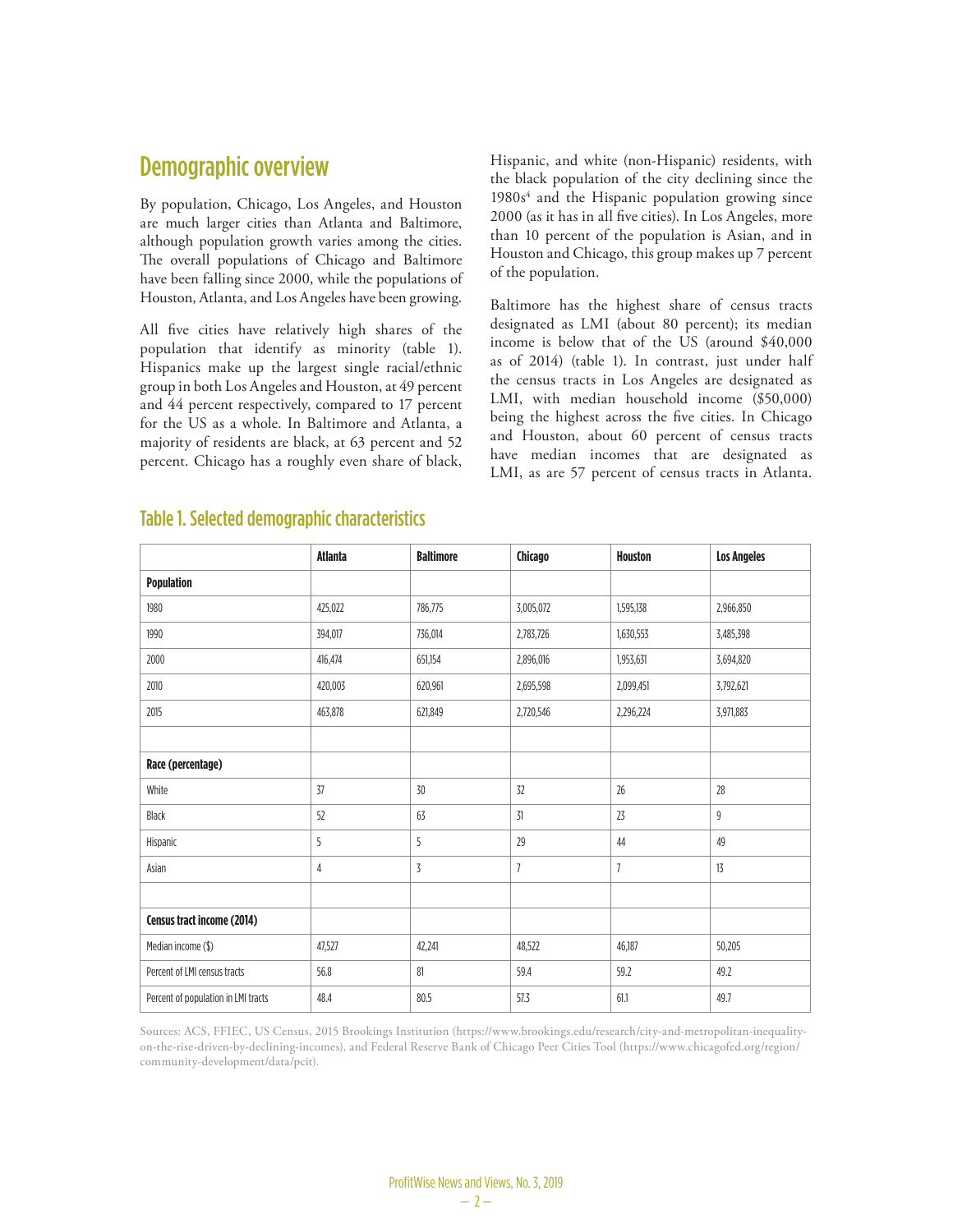## Characteristics of small businesses in the five cities

#### **Size and representation in LMI neighborhoods**

Based on the D&B database, more than 750,000 small businesses on average operated annually across the five cities between 2012 and 2016, employing approximately two million workers (table 2). Houston

had the largest number of small businesses with an (annual) average of more than 250,000, while the average annual count in Baltimore was closer to 60,000. Together, small businesses in these cities generated more than \$130 billion per year (on average) in total revenue. Forty percent (close to 300,000) were located in LMI neighborhoods, generating more than \$50 billion in revenue. At the median, yearly revenue per small business in LMI neighborhoods was around \$120,000.

## Table 2. Size of the small business sector in the five cities and representation of small businesses in LMI and minority neighborhoods

|                                                             | Atlanta        | <b>Baltimore</b> | Chicago        | Houston        | <b>Los Angeles</b> | <b>Five cities</b> |
|-------------------------------------------------------------|----------------|------------------|----------------|----------------|--------------------|--------------------|
| Average yearly count of small businesses<br>$(2012 - 2016)$ | 111,753        | 60,610           | 141,391        | 259,798        | 182,884            | 756,418            |
| Percent small businesses in LML<br>$(2012 - 2016)$          | 33             | 52               | 35             | 40             | 44                 | 40                 |
|                                                             |                |                  |                |                |                    |                    |
| Number employed<br>(2011-2014 yearly median)                | 295,812        | 168,868          | 413,647        | 662,686        | 456.898            | 1,994,627          |
| Percentage employed in small businesses<br>in LMI           | 34             | 34               | 28             | 31             | 38                 | 33                 |
|                                                             |                |                  |                |                |                    |                    |
| Total revenue of small businesses                           | 18,720,000,000 | 10,220,000,000   | 25,400,000,000 | 45,740,000,000 | 30,530,000,000     | 132,130,000,000    |
| Total revenue of small businesses in LMI                    | 5,908,000,000  | 5,080,000,000    | 8,188,000,000  | 17,790,000,000 | 13.240.000.000     | 50.206.000.000     |
| Median revenue of small businesses in LML                   | 120,000        | 108,792          | 120.000        | 120,000        | 130,000            | 120.000            |

Sources: Dun & Bradstreet, 2012-2016; FFIEC; ACS, 2011-2015.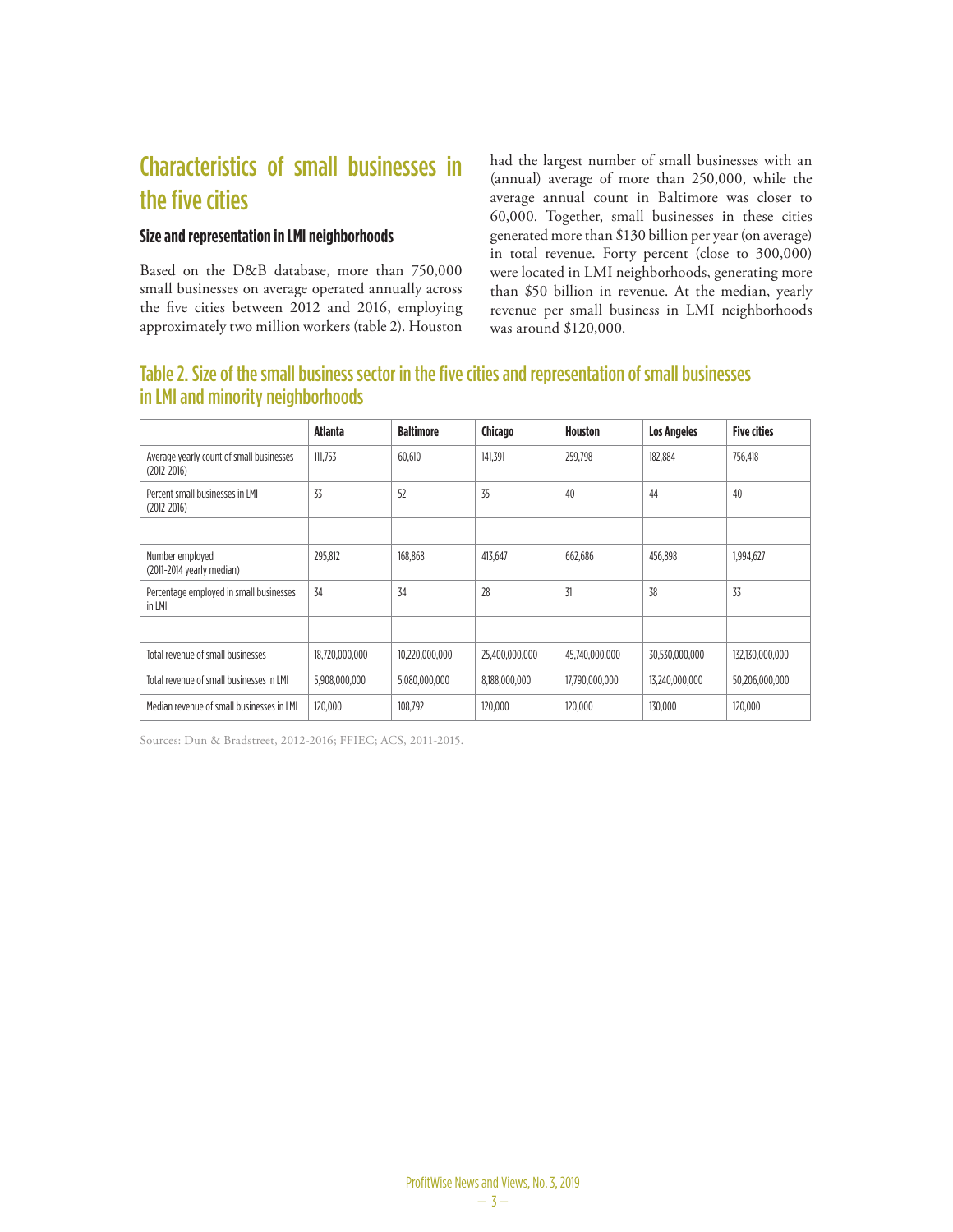Despite the sizeable share of small businesses in LMI areas, the density of small business (number of businesses per capita) remained below the counts in non-LMI places in every city including or excluding the central business districts (table 3). The difference was most pronounced in Los Angeles, which had about 39 businesses per 1,000 people in LMI areas compared to 68 businesses per 1,000 people in non-LMI areas. In Houston, the difference was less stark, with 54 businesses per capita in LMI areas, versus 61 businesses in non-LMI places. In Baltimore, the count was relatively lower, compared to the other cities, and irrespective of the income class of the neighborhoods (table 3). In the five cities, per capita business counts also tended to be lower in minority neighborhoods. We find that there were 66 businesses per 1,000 people in majoritywhite neighborhoods, 53 businesses per 1,000 people in majority-Asian neighborhoods, but fewer than 40 businesses per 1,000 people in black and Hispanic neighborhoods (not shown in table). Density varied by city and ethnicity of the neighborhood, however (table 3). In both Atlanta and Houston, per capita business counts were similar in black and Hispanic neighborhoods. In Chicago and Los Angeles, per capita business counts were higher in Asian neighborhoods relative to black and Hispanic neighborhoods.

|                                                                        | <b>Atlanta</b> | <b>Baltimore</b> | Chicago | <b>Houston</b> | <b>Los Angeles</b> |
|------------------------------------------------------------------------|----------------|------------------|---------|----------------|--------------------|
| Count per 1,000 people (2014)                                          |                |                  |         |                |                    |
| LMI                                                                    | 52             | 39               | 26      | 56             | 44                 |
| Non-LMI                                                                | 68             | 44               | 57      | 65             | 71                 |
|                                                                        |                |                  |         |                |                    |
| Count per 1,000 people,<br>excludes downtown (2014)                    |                |                  |         |                |                    |
| LMI                                                                    | 45             | 38               | 26      | 54             | 39                 |
| Non-LMI                                                                | 67             | 39               | 44      | 61             | 68                 |
|                                                                        |                |                  |         |                |                    |
| Count per 1,000 people by neighborhood<br>race/ethnic plurality (2014) |                |                  |         |                |                    |
| Black                                                                  | 49             | 35               | 30      | 53             | 48                 |
| Hispanic                                                               | 48             | N/A              | 22      | 52             | 30                 |
| Asian                                                                  | N/A            | N/A              | 39      | 32             | 79                 |
| White                                                                  | 71             | 44               | 61      | 72             | 81                 |

#### Table 3. Business count per capita by neighborhood income and ethnic racial characteristics

Sources: Dun & Bradstreet, 2012-2016; FFIEC; ACS, 2011-2015.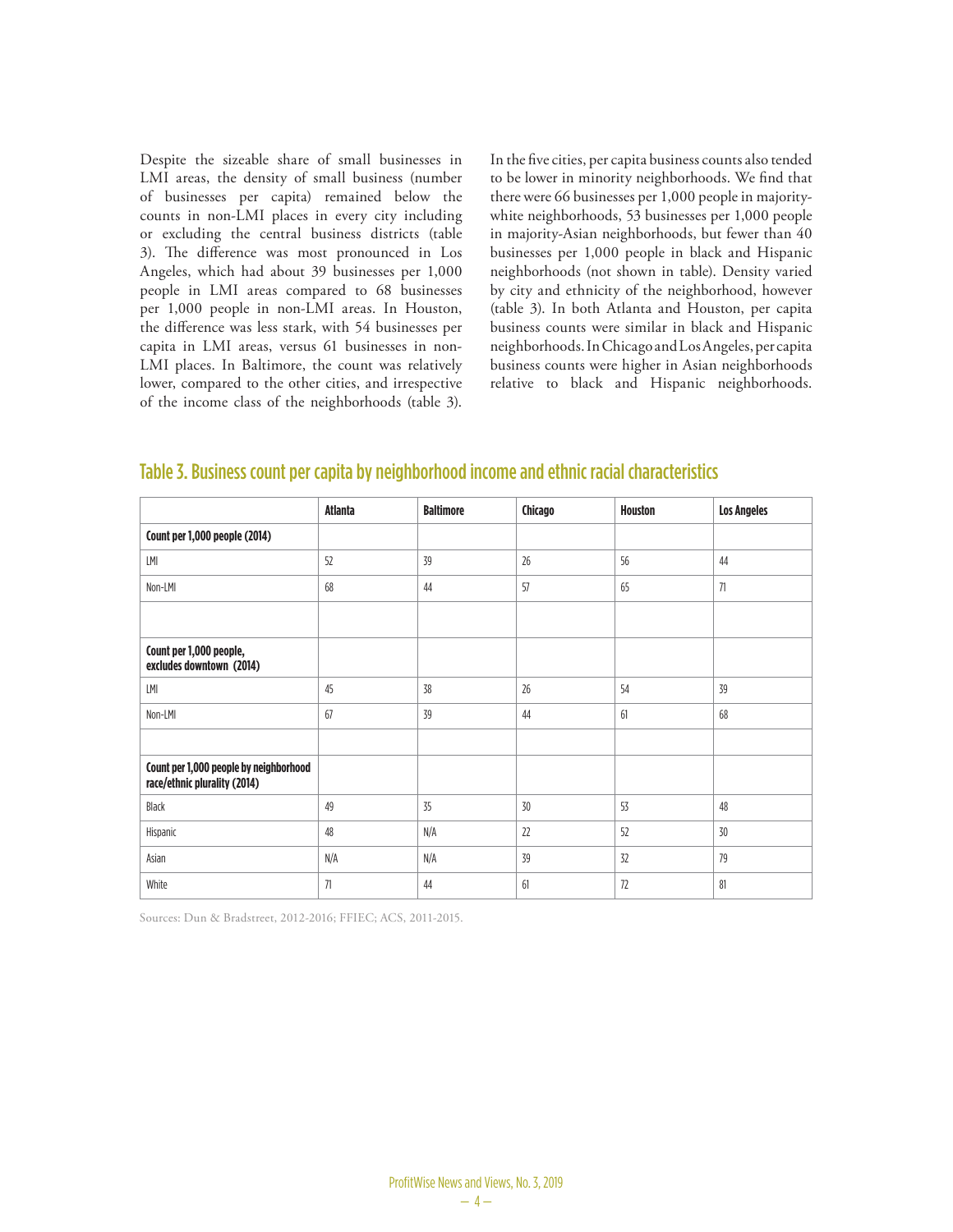Most of the businesses operated as sole proprietorships with no employees (47 percent of the dataset) or businesses with 1 to 4 employees (41 percent of the dataset).5 Only 11 percent of small businesses employed between 5 and 20 employees, and just 1 percent had more than 20 employees.

This distribution was generally consistent across LMI and non-LMI neighborhoods, and across different ethnic/racial neighborhoods in most of the cities. The exception was Baltimore and predominantly black neighborhoods, where sole proprietorships with no employees were more prominent (table 4).

## Table 4. Small business distribution by employee size, city, income, and ethnic/racial plurality of the neighborhoods (percentage)

|             | No employees | 1 to 4 employees | 5 to 19 employees | 20 or more employees |
|-------------|--------------|------------------|-------------------|----------------------|
| Five cities | 47           | 41               | $\mathbf{1}$      | 1                    |
|             |              |                  |                   |                      |
| Atlanta     | 48           | 40               | $11\,$            | 1                    |
| Baltimore   | 52           | 36               | 11                | 1                    |
| Chicago     | 46           | 40               | 13                |                      |
| Houston     | 46           | 43               | $10$              | 1                    |
| Los Angeles | 47           | 42               | $\mathbf{1}$      | 1                    |
|             |              |                  |                   |                      |
| LMI         | 47           | 40               | $\mathbf{1}$      | 1                    |
| Non-LMI     | 46           | 42               | $\mathbf{1}$      | 1                    |
|             |              |                  |                   |                      |
| Black       | 50           | 37               | $\mathbf{1}$      | 1                    |
| Hispanic    | 46           | 42               | 11                | 1                    |
| Asian       | 44           | 43               | 12                | 1                    |
| White       | 46           | 42               | $\mathbf{1}$      | 1                    |

Sources: Dun & Bradstreet, 2012-2016; FFIEC; ACS, 2011-2015.

## Industries of small businesses in LMI neighborhoods

Insofar as industry sorting may shed light on business performance in lower- and higher-income neighborhoods, we analyze the distribution of industries in different neighborhoods and assess their

representation in competitive sectors relative to their neighborhoods and their city. (See textbox 1 for a summary of the city industry clusters.)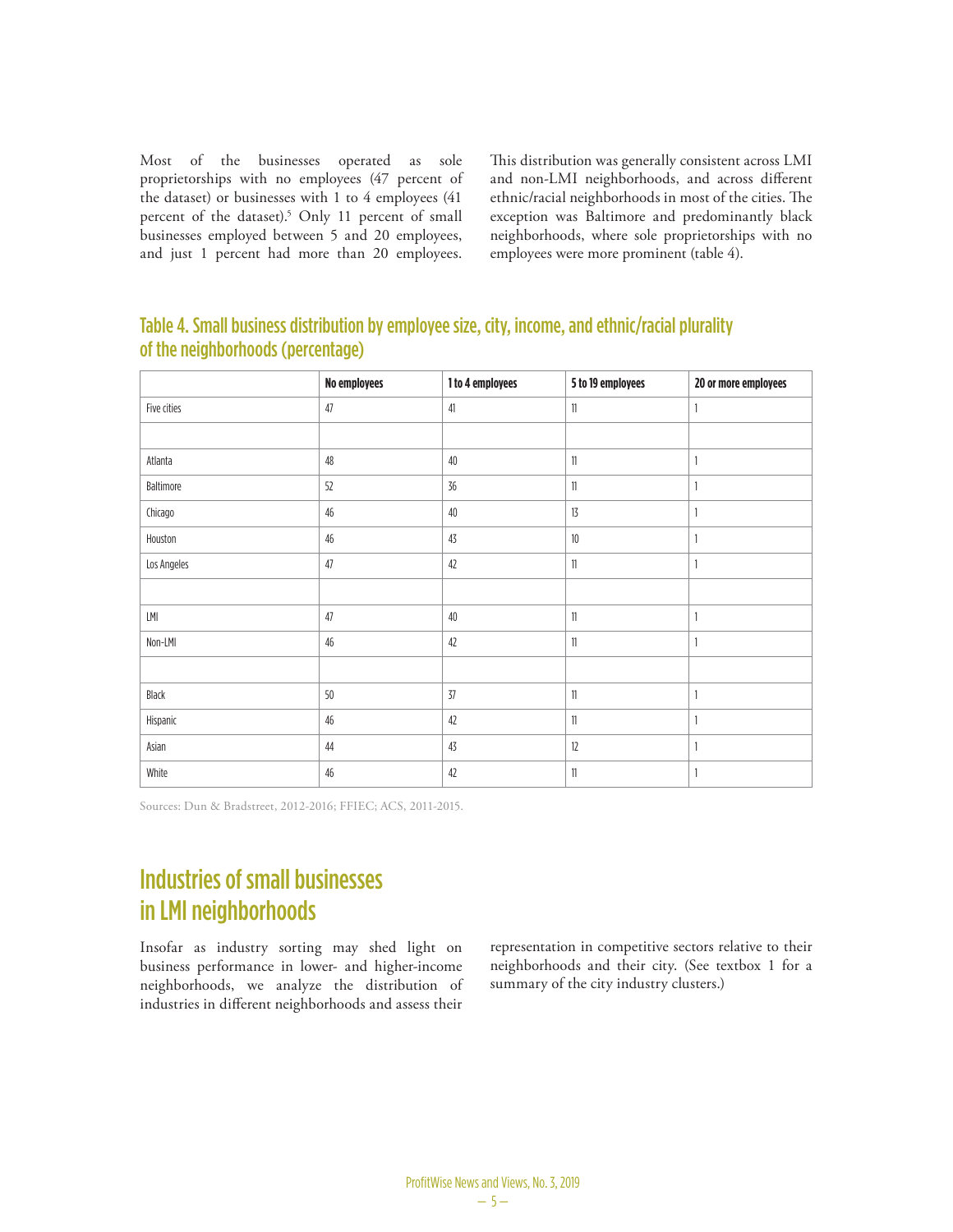#### Textbox 1.

The presence of industry clusters within metropolitan areas reveals additional areas of opportunity for small businesses in these places. Industry clusters, i.e., firms in the same sector that are located close to one another (in the same metro area), offer small businesses the opportunity to be part of readily identifiable supply or value chains whether or not these businesses operate in lower-income neighborhoods.

In Atlanta, the largest cluster is information technology. Atlanta also has strong clusters related to air transportation, communication infrastructure, and logistics. The city offers a strong set of support services for transportation and logistics firms, including specialized consulting, software and legal services, computer distribution, and real estate services. The city is also home to numerous institutions of higher learning that have attracted large pools of scientists and skilled technicians.

In Baltimore, education is the cluster with the highest share of employment in the metro (relative to the nation) also referred to as the location quotient for that sector. Universities such as Johns Hopkins, Loyola, and the University of Baltimore act as economic anchors for the city, attracting a variety of businesses, restaurants, bookstores, and services catered to students and employees. The financial services cluster also has a strong location quotient and includes employment at Baltimore-based T. Rowe Price. The city's port similarly contributes to a high LQ in water transportation.

Chicago has a strong cluster in advanced manufacturing, which includes biopharmaceuticals, electrical equipment, and downstream chemical products (for marketing and distributing products derived from oil and gas). The Chicago region is also one of the nation's largest hubs for metals manufacturing. Strong service clusters include marketing and design, and the city's economy has increasingly focused on professional services, and financial services and logistics.

In Houston, energy and related companies make up the largest industry cluster, employing 14 percent of the workforce. As oil prices have fallen, the Houston economy has diversified into manufacturing, chemicals and health industries. The shale oil boom has driven growth in companies involved in fossil fuel

production, refining, and petrochemicals, as well as in companies that provide support to energy producers such as machinery manufacturers, construction and real estate firms, professional firms, and financial services enterprises. The transportation and logistics sectors have also been major employers.

The Los Angeles economy is highly diversified, with clusters ranging from entertainment, aerospace, fashion, consumer products, and tourism. After entertainment, the second largest industry cluster in Los Angeles is a combination of transportation/ logistics/distribution and wholesaling. Los Angeles also has a sizeable business support cluster, as well as several major educational institutions.

| <b>Cities</b>             | <b>Atlanta</b> | <b>Baltimore</b> | <b>Chicago</b> | <b>Houston</b> | <b>Los Angeles</b> |
|---------------------------|----------------|------------------|----------------|----------------|--------------------|
| Accommodation             | 1.01           | .96              | .94            | .96            | 1.10               |
| Administration            | 1.27           | 1.14             | 1.24           | 1.12           | 1.09               |
| Agriculture               | $\theta$       | .11              | .11            | 2.45           | .14                |
| Arts and<br>entertainment | 1.01           | .96              | .94            | .96            | 1.10               |
| Construction              | $\mathbf{0}$   | 1.21             | .78            | 1.60           | .81                |
| Education                 | .82            | 1.24             | 1.03           | .80            | 1.06               |
| Finance                   | 1.10           | .99              | 1.13           | .91            | 1.02               |
| <b>Health</b>             | .82            | 1.24             | 1.03           | .80            | 1.06               |
| <b>Information</b>        | 1.71           | .62              | $\mathbf{0}$   | $\mathbf{0}$   | 2.01               |
| Manufacturing             | .73            | .47              | 1.06           | .96            | 1.01               |
| Mining                    | $\mathbf{0}$   | .11              | .11            | 2.45           | .14                |
| Other services            | .83            | 1.05             | $\mathbf{0}$   | .93            | 1.07               |
| Professional              | 1.27           | 1.14             | 1.24           | 1.12           | 1.09               |
| Real estate               | 1.10           | .99              | 1.13           | .91            | 1.02               |
| Retail                    | 1.18           | .94              | 1.06           | 1.007          | .96                |
| Services                  | 1.09           | 1.05             | 1.07           | .97            | 1.07               |
| Transportation            | 1.18           | .94              | 1.06           | 1.07           | .96                |
| Wholesale                 | 1.18           | .96              | 1.06           | 1.07           | .96                |

Sources: BLS; QCEW survey, 2015.

Note: Location Quotients (LQ) are calculated as an area distribution of employment by industry, compared to a reference or base areas distribution. An LQ greater than 1 indicates an industry with a greater share of the employment in the city than the nation.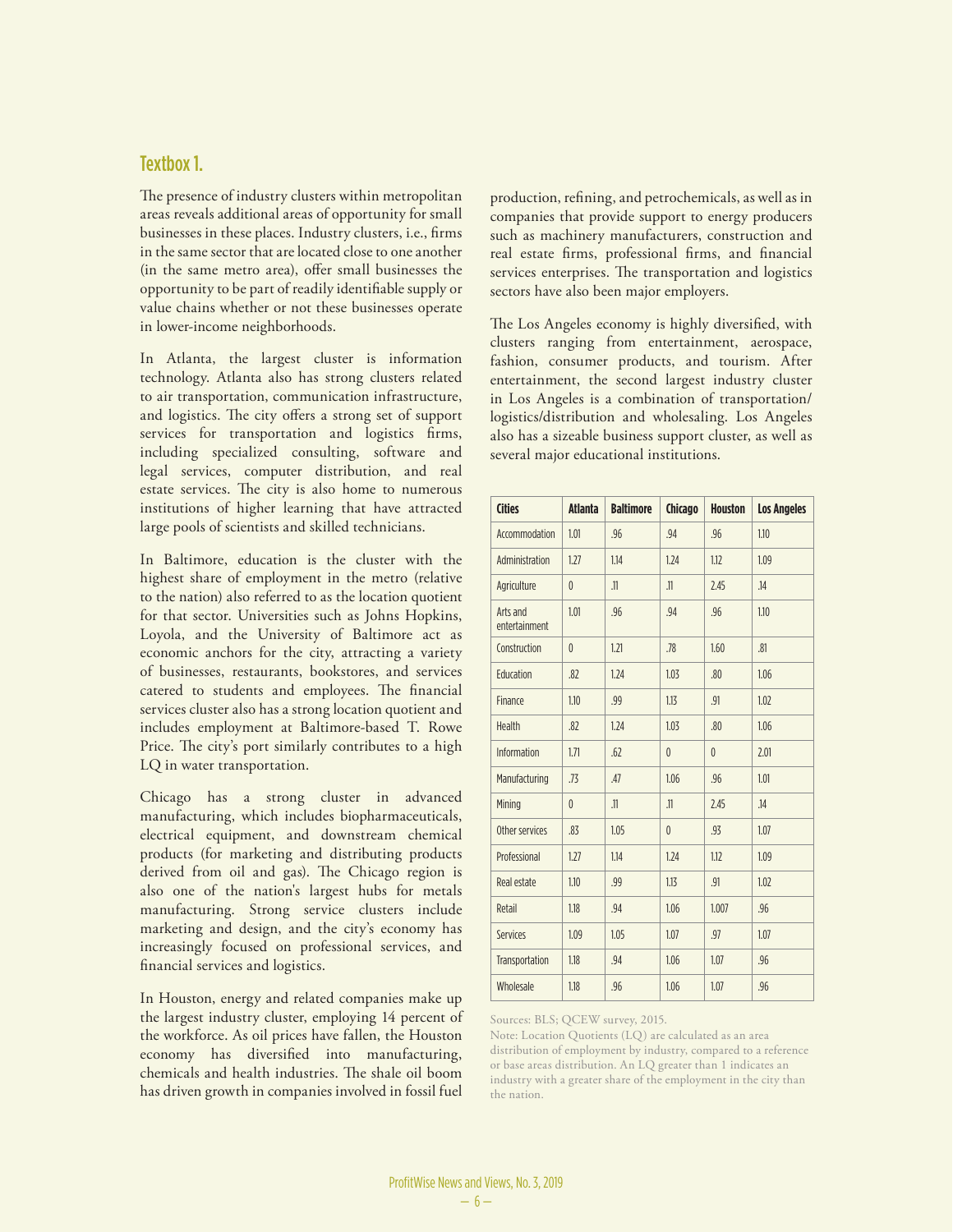While differences exist by city, in general, we see that small businesses tended to be spread across major industry categories, including retail, construction, professional services, health services, and administrative services (figure 1).

Not surprisingly, small businesses were less concentrated in the manufacturing, education, and transportation/warehousing, as these sectors tend to have higher entry costs and scale of operations.



#### Figure 1. Industry distribution of small businesses

Source: NETS, 2011-2014.

Note: The administrative services sector covers a range of activities including travel assistance, insurance, repairs and generic descriptions like "business services." The professional services category covers legal, consulting, design, and other such services.

When we look at the industry distribution of businesses in ethnic/minority neighborhoods, we see high representation in service industries for all the demographic groups (figure 2). Administrative services were common in non-Asian neighborhoods

while professional services were more highly represented in Asian and white neighborhoods. Retail trade had relatively high representation in minority neighborhoods as well.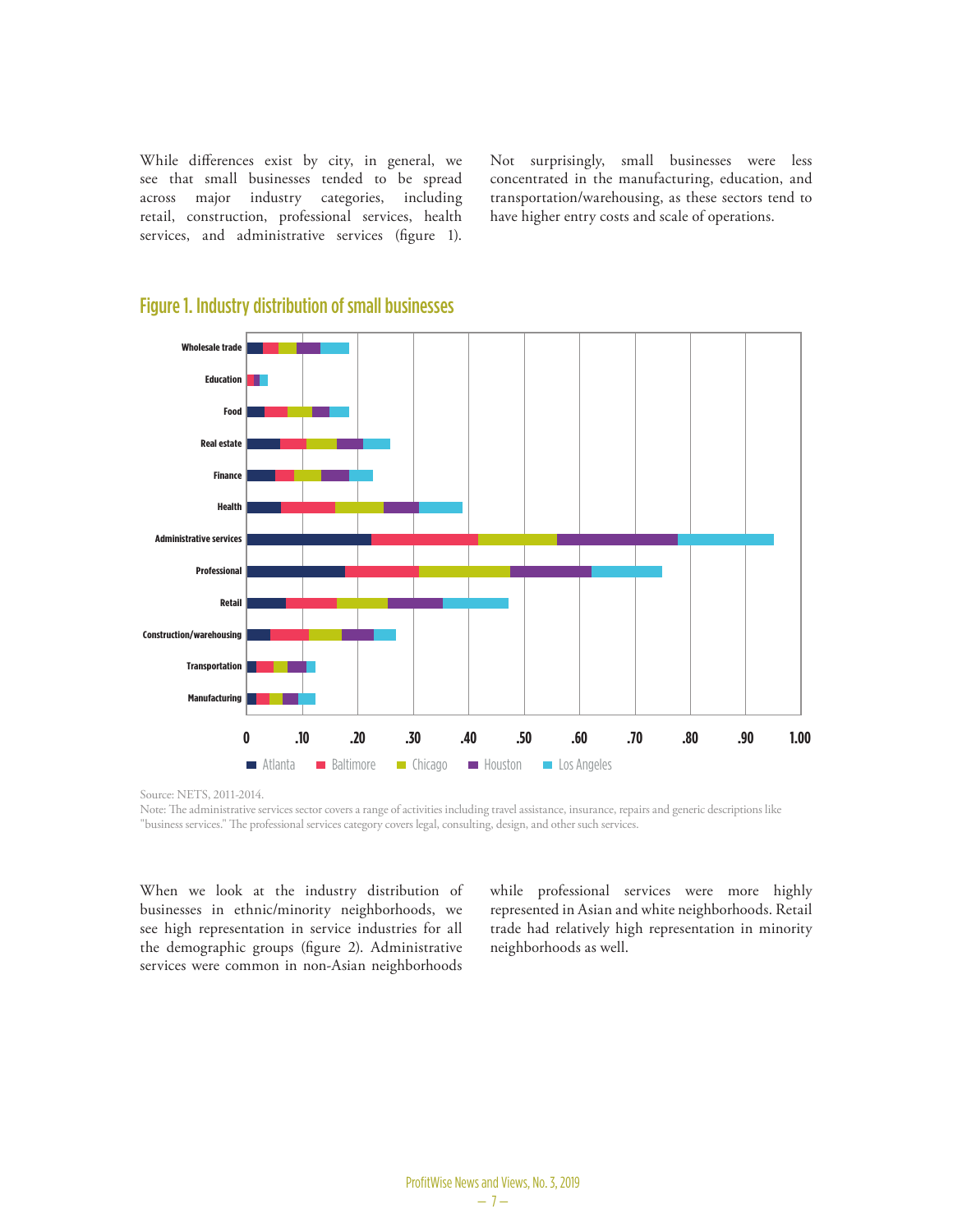

## Figure 2. Industry distribution of small businesses by ethnic/racial plurality of the neighborhoods

Source: NETS, 2014.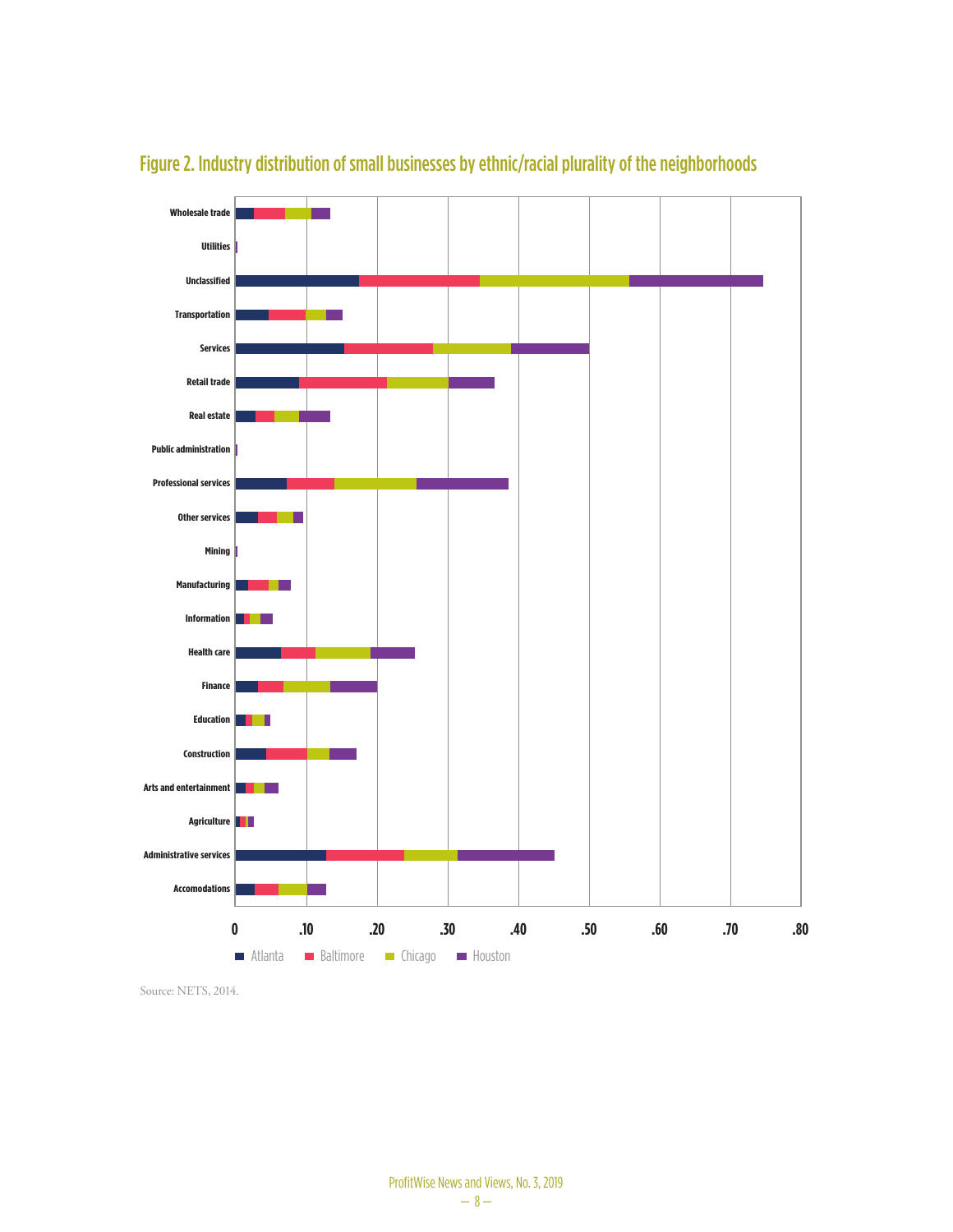

## Figure 3. Share of small businesses by industry and by neighborhood income

Source: NETS, 2014.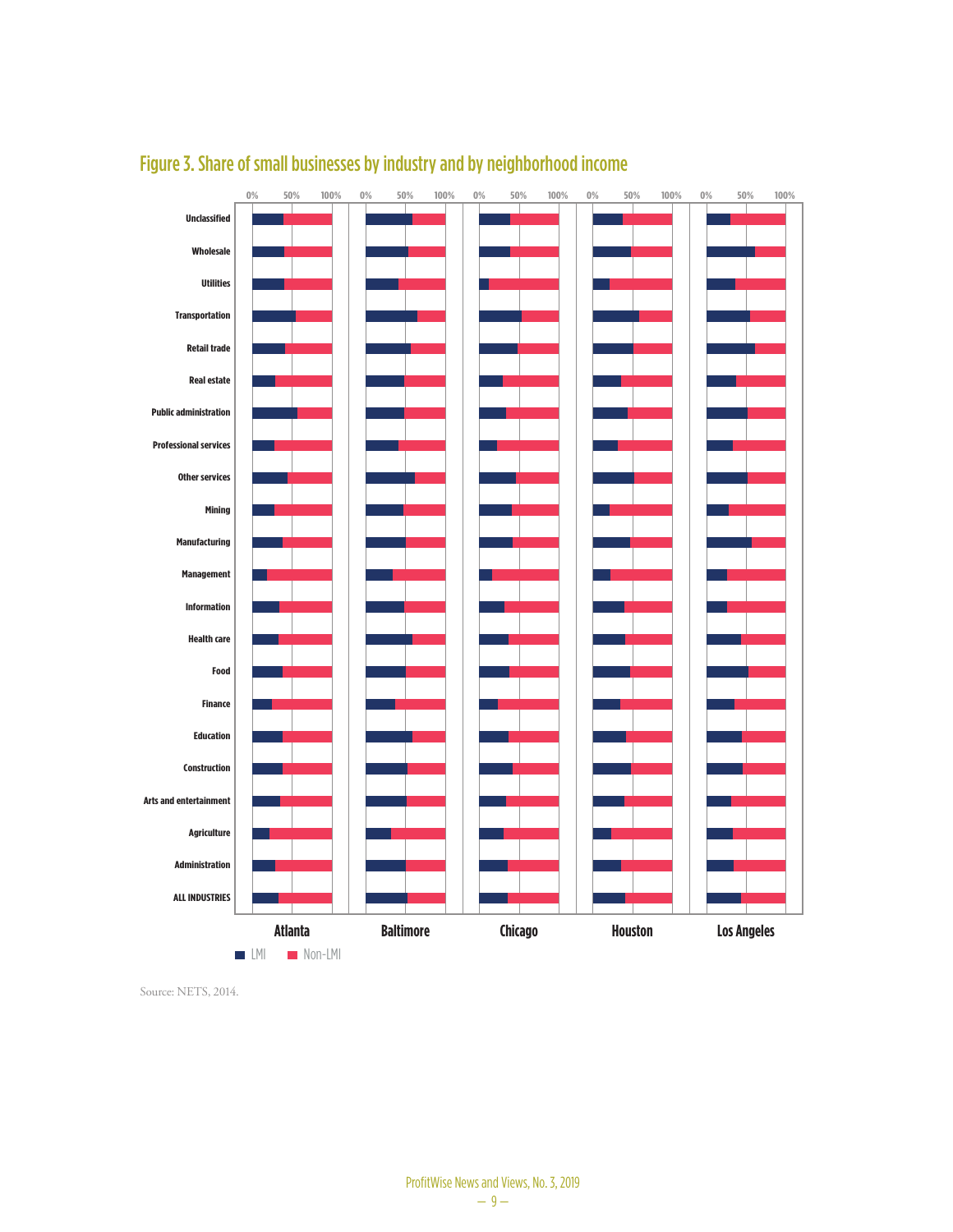Some differences existed in the representation of small businesses by the income of the neighborhoods (figure 3). In Chicago, small businesses operating in LMI areas were underrepresented in all major industries, except transportation/warehousing where more than 50 percent of those small businesses were in LMI areas. Likewise, in Baltimore, we note only in the transportation/warehousing service industry were small businesses in LMI neighborhoods over-represented relative to those in non-LMI places. We note somewhat more diversification in Houston, where small businesses in LMI areas had overrepresentation in retail and other services in addition to the transportation/warehousing sector. Atlanta and Los Angeles were the two cities (among the five) in which we see the most industry diversification in LMI neighborhoods. In Atlanta, for example, small businesses in LMI areas were relatively overrepresented in the retail, construction, health services, manufacturing, and wholesale sectors. In Los Angeles, small businesses in LMI areas were relatively overrepresented in food services, retail, manufacturing, wholesale, and other services.6

The success of small businesses in any neighborhood is linked, in large measure, to the extent to which businesses are connected to their regional economies and are integrated into industrial sectors with large employment capacity (i.e., the industrial sectors in which the region has a comparative advantage). To have a better understanding of the representation of small businesses in different industries in terms of the employment strength of the sector, we calculate for each business an LQ for its industry in its neighborhood and its city.7 To illustrate, a small business can be in an industry in a census tract that has high LQ for the industry in its neighborhood and its city. In such instances, the share of employment for that industry in the neighborhood is higher than the share of employment for that industry in the metropolitan area; and the share of employment for that industry in the city is higher than the share of employment for that industry in the nation. This would suggest that the business is in a sector that is competitive for its neighborhood and its city. Conversely, a business can be in a sector that has low LQ for the census tract and low LQ for the city. A small business can also be in a sector with high LQ for the census tract and low LQ for the city. In such an instance, the business is likely providing

very specialized services or products. For example, the business may be providing an ethnic product that may not necessarily be part of a big industry in terms of employment capacity for the city, but still represents a specialized/ethnic enclave economy for the neighborhood. Conversely, a business can be in a sector with low LQ for its neighborhood and high LQ for the city. This would be the case, for example, of a large health care facility or a manufacturing firm in an industry that is a strong employment source for the city, but is not necessarily a neighborhood basedemployer.

Figure 4A shows the percentage of small businesses with high LQ for the neighborhood and the city, by income status of the neighborhoods for each of the five cities. Figure 4B shows the percentage of small businesses in the four possible scenarios as described, by income status of the neighborhoods, but for all of the cities combined. We find that consistent across the five cities, the majority of small businesses are in industries that are competitive for their neighborhood or their city (i.e., that have high LQ for their neighborhood and their city), although we also note that LMI places trail somewhat behind in this measure, especially in Atlanta and in Chicago (figure 4A). In these two cities, approximatively 63 percent of small businesses located in LMI neighborhoods are in industries with high LQ for their neighborhood and the city, compared to 68 percent of small businesses in non-LMI neighborhoods. For all five cities (figure 4B), small businesses in LMI neighborhoods are relatively more likely to be in sectors that are specialized for their neighborhoods, while small businesses in non-LMI neighborhoods are more likely to be in sectors that are more competitive for their city, suggesting a relatively smaller level of regional integration of businesses in LMI communities.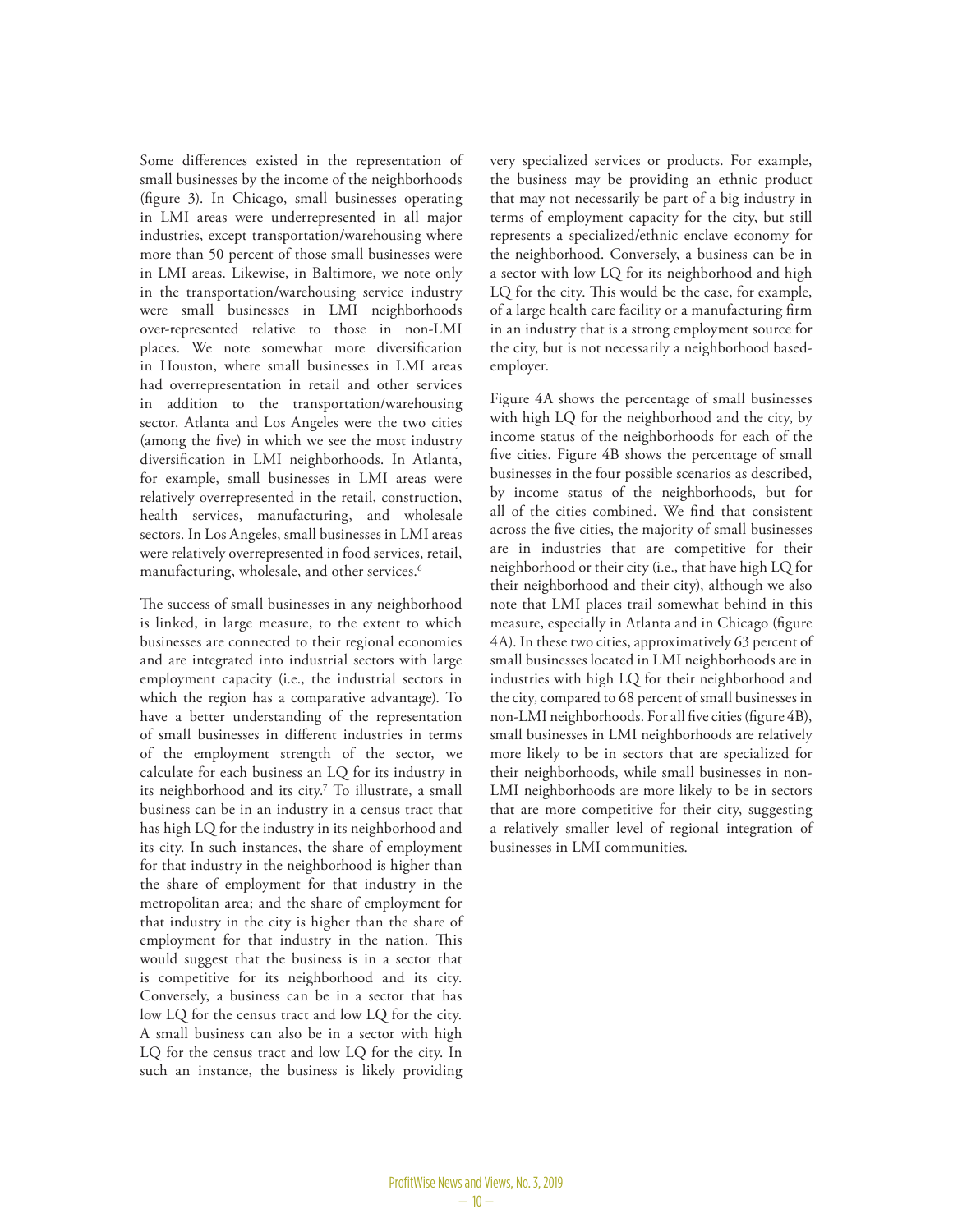

## Figure 4A. Percent of small businesses in industries with high LQ for neigborhoods and high LQ for city





Sources: NETS, 2014; FFIEC; BLS; QCEW survey, 2015.



### Figure 5. Small businesses annualized growth rate (2012-2014)

Sources: NETS; FFIEC.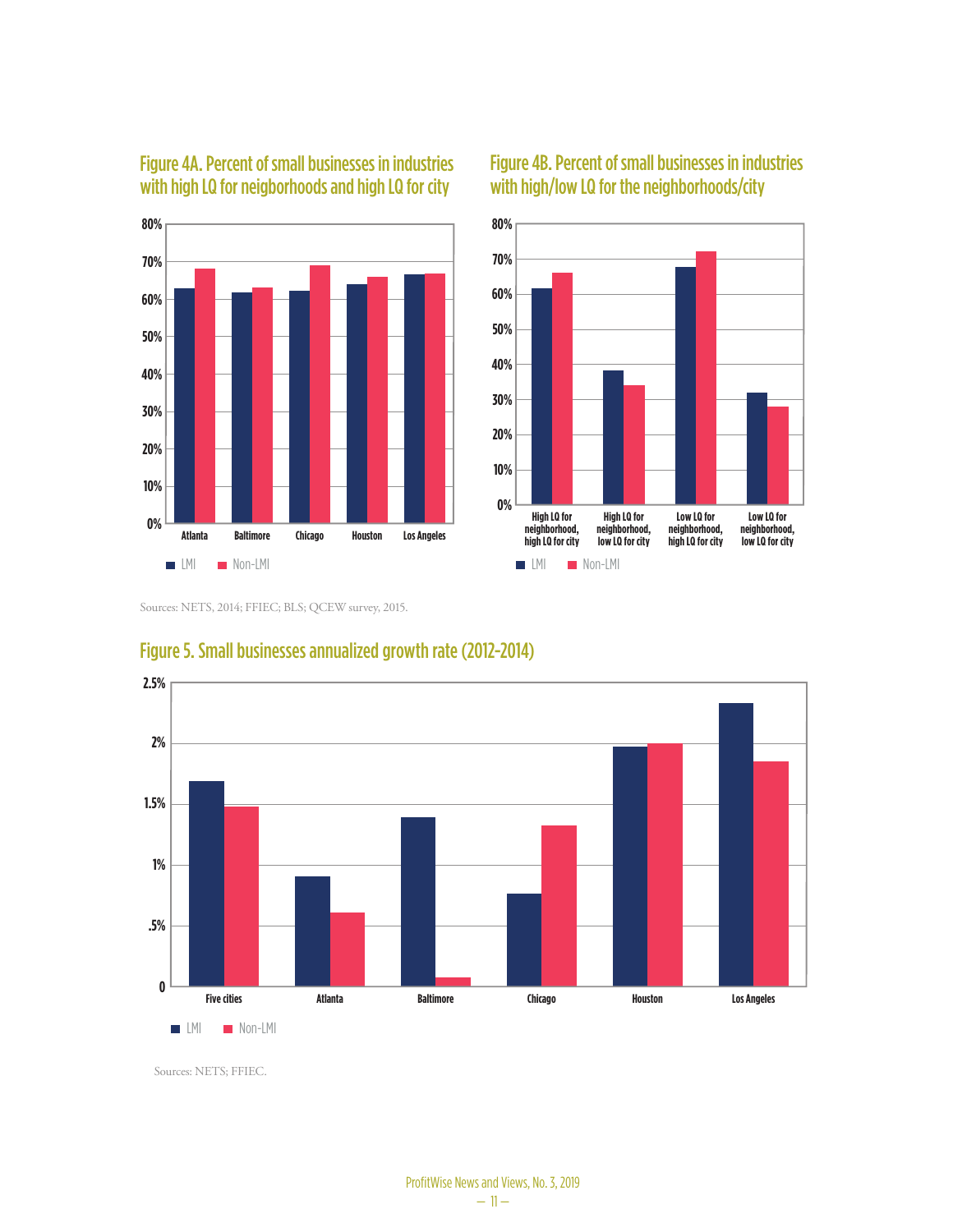## Business dynamics and performance post the Great Recession

In this section, we look at performance in terms of establishment growth and entry and exit dynamics, as well as revenue levels and revenue growth of existing businesses in LMI and non-LMI areas.<sup>8</sup> In the postrecession years of 2012-2014, those for which NETS data is available to us, the count of small businesses in the five cities grew very modestly at an average annual rate of about 1.5 percent in both LMI and non-LMI areas, a trend that is also consistent with data from the census for the nation (figure 5).<sup>9</sup> Los Angeles and Houston saw the highest small business growth (of about 2 percent) while the slowest rate of growth took place in the middle- and upper-income

neighborhoods of Baltimore. In most cities, with the exception of Chicago, businesses tended to grow at slightly higher rates in LMI than in non-LMI areas, potentially reflecting the fact that places with fewer numbers of businesses grow faster.

Modest business growth took place in predominantly minority census tracts as well. The largest gains were in the Asian-majority tracts of Atlanta, Baltimore, and Chicago (which had lower bases); in black majority/ plurality tracts of Houston; and in Hispanic-plurality tracts of Los Angeles (table 5).<sup>10</sup> The exceptions to this trend, where the number of businesses declined in predominantly minority neighborhoods, were in the majority-Hispanic tracts of Atlanta, and in the majority/plurality black tracts of Chicago.

|                      | Table 5. Annualized growth rate of small businesses, by minority/majority plurality |
|----------------------|-------------------------------------------------------------------------------------|
| of the neighborhoods |                                                                                     |

|                                            | <b>Five cities</b> | <b>Atlanta</b> | <b>Baltimore</b> | Chicago | <b>Houston</b> | <b>Los Angeles</b> |
|--------------------------------------------|--------------------|----------------|------------------|---------|----------------|--------------------|
| Asian-majority census tracts               | 1.9                | 6.6            | 3.3              | 2.6     | N/A            | 1.7                |
| Black-majority census tracts               | 1.5                | 2.1            | 1.5              | $-1$    | 2.5            | 1.9                |
| Hispanic or Latino-majority census tracts  | 1.8                | 3.2            |                  | 1.5     | 1.9            | 2.1                |
| Non-Hispanic white-majority census tracts  | 1.2                | $\cdot$        | $\cdot$          | 1.4     | 1.7            | 1.7                |
|                                            |                    |                |                  |         |                |                    |
| Asian-plurality census tracts              | 2.4                |                |                  | $\cdot$ | 1.8            | 2.6                |
| Black-plurality census tracts              | 1.6                | $\mathcal{A}$  | $-4$             | $-4$    | 2.5            | 2.0                |
| Hispanic or Latino-plurality census tracts | 2.2                | .3             | 1.2              | 1.2     | 2.1            | 3.0                |
| Non-Hispanic white-plurality census tracts | 2.0                | .9             | 1.4              | 4.6     | 2.3            | 2.3                |

Sources: NETS, 2012-2014; ACS, 2011-2015.

The small business climate remained fragile in terms of business failures. In those five cities, during this period after the Great Recession, small businesses failed at a higher rate than new businesses started in both LMI and non-LMI neighborhoods, a result which is consistent for the nation (figure  $6$ ).<sup>11</sup> Failure rates varied by type or size of businesses. Microbusinesses were the most affected by failure. The failure rate of sole proprietorships with no employees was about 10.3 per 100 existing businesses in LMI communities, and 9.8 per 100 existing businesses in non-LMI communities. By comparison, large businesses with more than 20 employees had a rate of 3.5 failures per 100 businesses in LMI places, and 3.1 failures per 100 existing businesses in non-LMI neighborhoods.<sup>12</sup>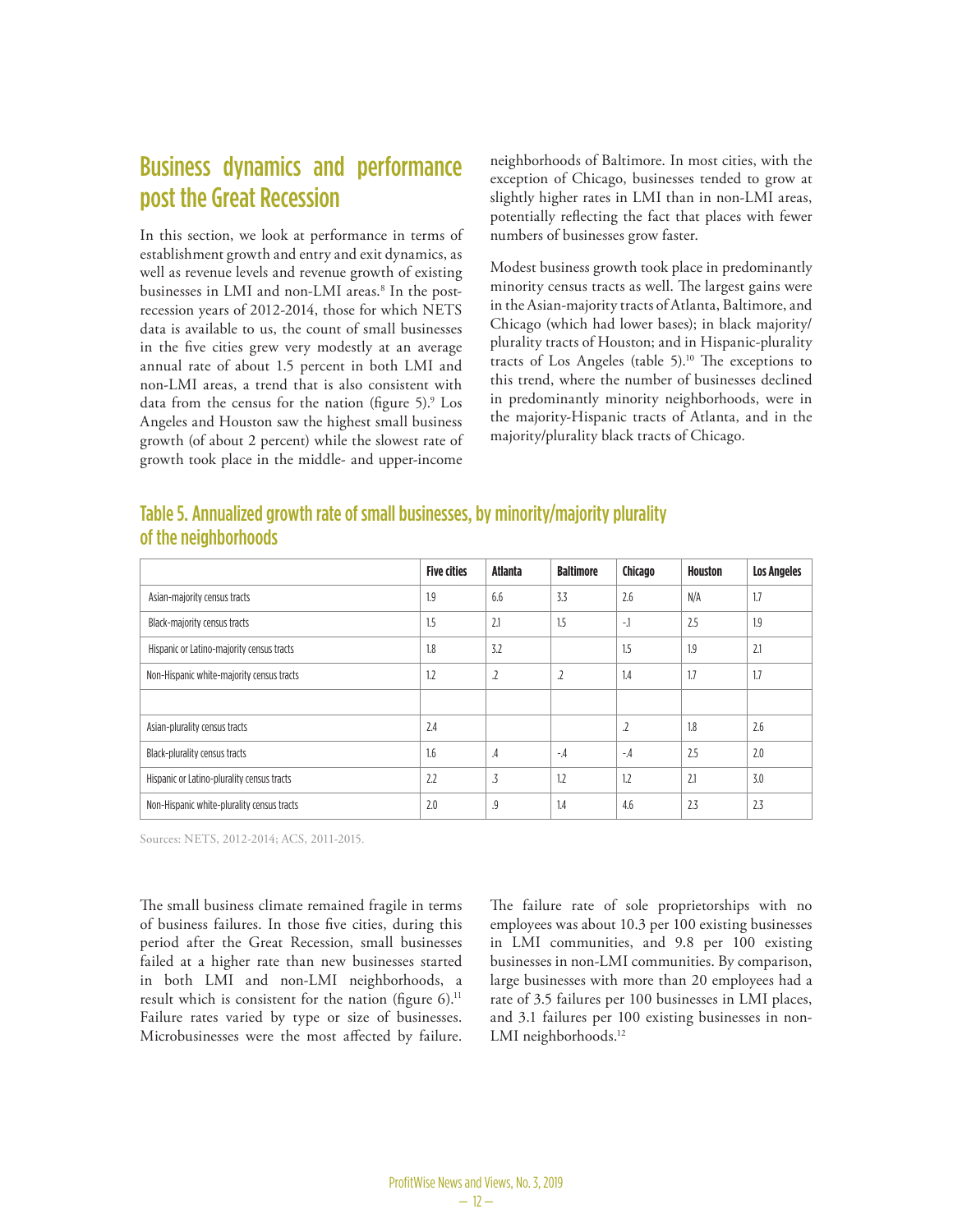

### Figure 6. Formation and failure rates by employee size of small businesses (2012-2014)

Concerning revenue generation, small businesses in LMI areas faced greater challenges. Median revenues for small businesses, as well as the average growth rate of revenues, were lower in LMI tracts compared to middle- and upper-income tracts. Likewise, small businesses in black and Hispanic neighborhoods tended to report lower revenues across different employee sizes of businesses (table 6).

## Table 6. Small business revenue by LMI and ethnic/minority plurality of the neighborhoods

|                                                   | No employees | 1 to 4 employees | 5 to 19 employees | 20 or more employees |
|---------------------------------------------------|--------------|------------------|-------------------|----------------------|
| LMI median revenue                                | 59,000       | 130,000          | 320,000           | 690,000              |
| Non-LMI median revenue                            | 61,000       | 130,000          | 340,000           | 717,809              |
|                                                   |              |                  |                   |                      |
| LMI average growth rate (percent) (2012-2014)     | .08          | .56              | .13               | .66                  |
| Non-LMI average growth rate (percent) (2012-2014) | .29          | 1.3              | 2.9               | 9.3                  |
|                                                   |              |                  |                   |                      |
| Asian                                             | 64,000       | 140,000          | 290,000           | 673,867              |
| Black                                             | 57,057       | 120,000          | 290,000           | 676,035              |
| Hispanic                                          | 59,000       | 130,000          | 331,510           | 680,000              |
| White                                             | 62,000       | 130,000          | 345,716           | 730,000              |

Source: Dun & Bradstreet, 2012-2016.

Source: NETS, 2012-2014.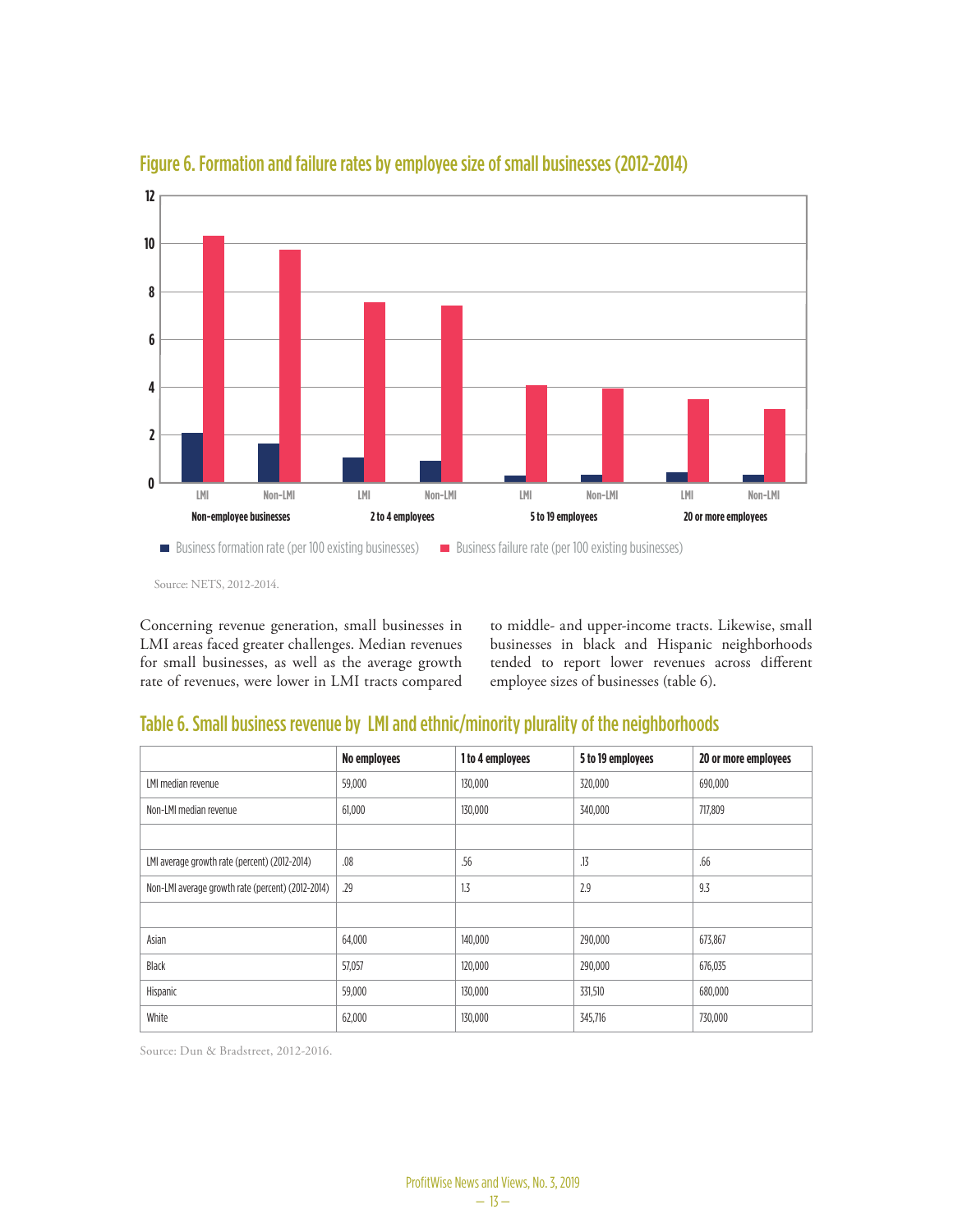Based on tests of differences of mean statistics, controlling for population, and industry, we confirm lower revenue and revenue growth over the period for small businesses in LMI neighborhoods compared to non-LMI neighborhoods, and in black and Hispanic neighborhoods, compared to white neighborhoods. There are some nuances in these results when we consider the size of businesses. Generally, we see no statistical difference in revenue growth for sole proprietorships (with revenue being so low, zero at the median, irrespective of the location) (table 7). In the case of businesses with between 1 and 4 employees, these businesses grew their revenues at higher rates in LMI places compared to counterparts in non-LMI places. The overall difference in revenue growth thus relates to businesses with more than five employees. In LMI neighborhoods (and in black neighborhoods), these medium and larger size businesses lagged in revenue growth behind their counterparts that were located in non-LMI communities.

|                       | LMI      |         | <b>Black</b> |         |          | <b>Hispanic</b> |          | <b>Asian</b> |         | White   |  |
|-----------------------|----------|---------|--------------|---------|----------|-----------------|----------|--------------|---------|---------|--|
| <b>Revenue</b>        | Coef.    | t-stat  | Coef.        | t-stat  | Coef.    | t-stat          | Coef.    | t-stat       | Coef.   | t-stat  |  |
| All businesses        | $-1177$  | $-4.9$  | $-18857.8$   | $-58$   | 1647     | 5.5             | 5800     | 5.4          | 6548    | 27.3    |  |
| Sole proprietorship   | $-6193$  | $-26.6$ | $-10511.7$   | $-39.7$ | $-4295$  | $-15.7$         | 6872     | 4.9          | 7901    | 32.4    |  |
| 1 to 4 employees      | $-168$   | $-9$    | $-12517.7$   | $-48.9$ | 1411     | 6.2             | 7978     | 9.7          | 3417    | 18.8    |  |
| 5 to 19 employees     | $-11148$ | $-13$   | $-39134.9$   | $-33.7$ | 9299     | 8.7             | $-35004$ | $-9.3$       | 19746   | 23      |  |
| 20 or more employees  | $-20452$ | $-5$    | $-27917.4$   | $-4.9$  | $-12695$ | $-2.5$          | $-37295$ | $-1.9$       | 37758   | 9.5     |  |
| Log revenue           |          |         |              |         |          |                 |          |              |         |         |  |
| All businesses        | $-0.02$  | $-18.4$ | $-135$       | $-85.5$ | .014     | 10.3            | .072     | 14.9         | .042    | 38.9    |  |
| Sole proprietorship   | $-0.059$ | $-34.6$ | $-112$       | $-50.8$ | $-.022$  | $-10.9$         | .059     | 6            | .071    | 41.4    |  |
| 1 to 4 employees      | $-.01$   | $-9.9$  | $-0.093$     | $-62.1$ | .012     | 10.3            | .061     | 13.8         | .025    | 24.9    |  |
| 5 to 19 employees     | $-.031$  | $-11.8$ | $-13$        | $-33.9$ | .04      | 12.6            | $-0.016$ | $-9$         | .064    | 24.4    |  |
| 20 or more employees  | $-.041$  | $-3.5$  | $-.078$      | $-4.5$  | $-.01$   | $-7$            | $-063$   | $-1.2$       | .085    | 7.1     |  |
| Annual revenue growth |          |         |              |         |          |                 |          |              |         |         |  |
| All businesses        | .008     | 1.1     | $-.016$      | $-3.9$  | .018     | 1.2             | .081     | 1.7          | $-.008$ | $-1.4$  |  |
| Sole proprietorship   | .004     | 11.5    | .003         | 6.6     | .005     | 11.2            | $-0.002$ | $-1.2$       | $-.004$ | $-11.2$ |  |
| 1 to 4 employees      | .003     | 7.7     | .002         | 3.5     | .006     | 11.3            | $-0.06$  | $-3.5$       | $-.006$ | $-16.1$ |  |
| 5 to 19 employees     | $-.025$  | $-8.6$  | $-0.029$     | $-7.6$  | $-.022$  | $-6.4$          | $-009$   | $-7$         | .023    | 7.6     |  |
| 20 or more employees  | .783     | .9      | $-1.332$     | $-3$    | 2.018    | 1.1             | 8.61     | 1.7          | $-665$  | $-1.1$  |  |
| Log revenue growth    |          |         |              |         |          |                 |          |              |         |         |  |
| All businesses        | $-.001$  | $-3.18$ | .003         | 7.86    | $-.002$  | $-629$          | $-0.002$ | $-1.56$      | .0012   | 4.6     |  |
| Sole proprietorship   |          |         |              |         |          |                 |          |              |         |         |  |
| 1 to 4 employees      | .001     | 3.02    | .002         | 7.9     | $-.0004$ | $-1.6$          | .001     | 1.44         | .0001   | .72     |  |
| 5 to 19 employees     | $-0.06$  | $-4.98$ | .009         | 5.13    | $-0.09$  | $-5.82$         | $-.019$  | $-3.11$      | .0063   | 4.77    |  |
| 20 or more employees  | $-0.026$ | $-2.47$ | $-063$       | $-5.11$ | $-.011$  | $-0.82$         | .099     | 1.51         | .0101   | .96     |  |

#### Table 7. Means test differences of performance of small businesses in different locations

Sources: Authors' calculations based on Dun & Bradstreet, 2012-2016; FFIEC; ACS.

Note: Each cell is the coefficient estimate (and corresponding T-statistics) of a separate Univariate OLS estimate regression. This is equivalent to means differences tests. The differences are estimated for revenue of businesses (with revenue measured in different ways, as specified), by type/ size of businesses in LMI census tracts, compared to non-LMI census tracts, and in ethnic census tracts (black, Hispanic, Asian) compared to white census tracts, and vice versa. A T-stat of +-2 or more indicates that the coefficient is statistically significantly different.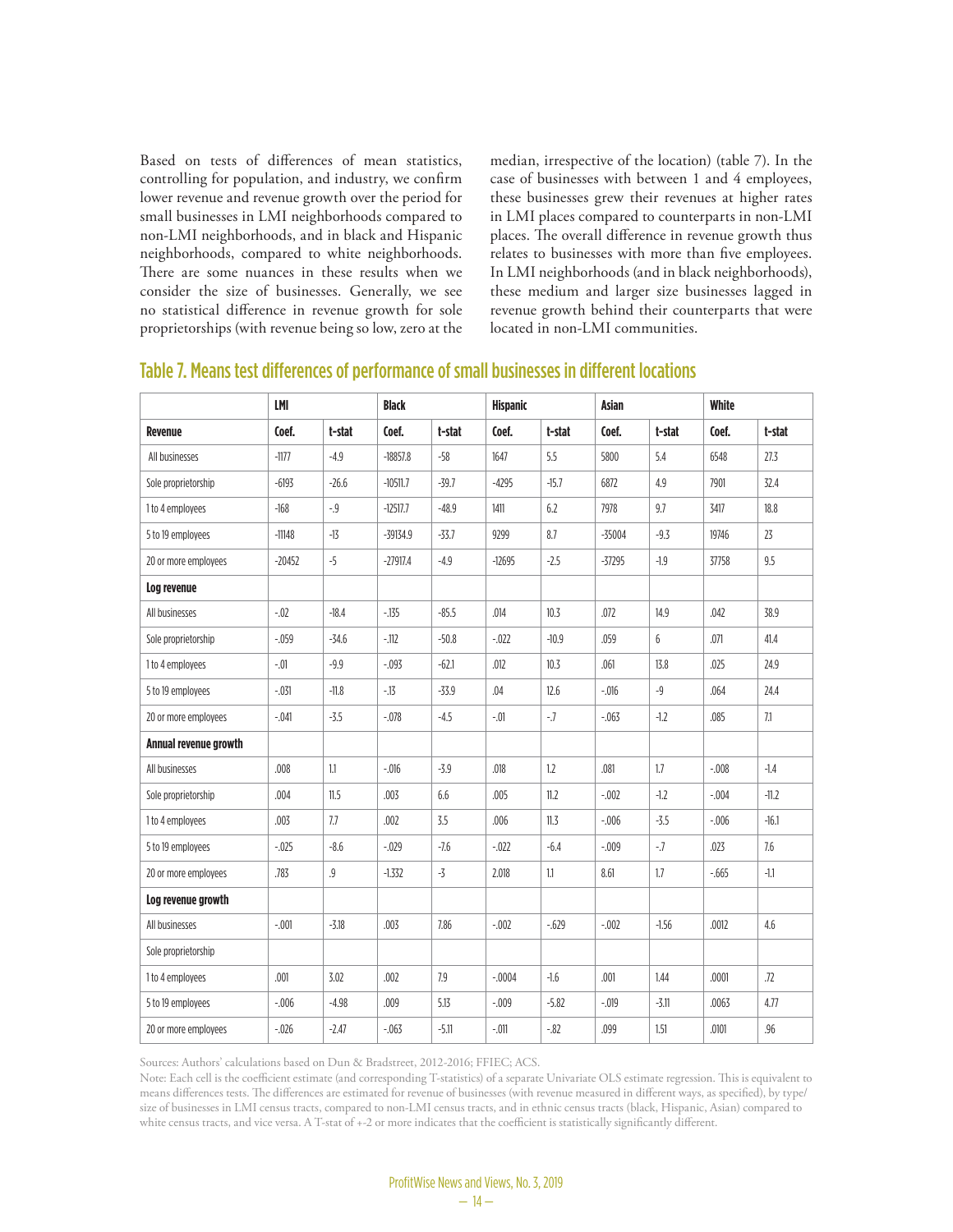

Figure 7. Revenue growth of top and bottom performing small businesses in LMI and non-LMI

Sources: Dun & Bradstreet, 2012-2014; FFIEC.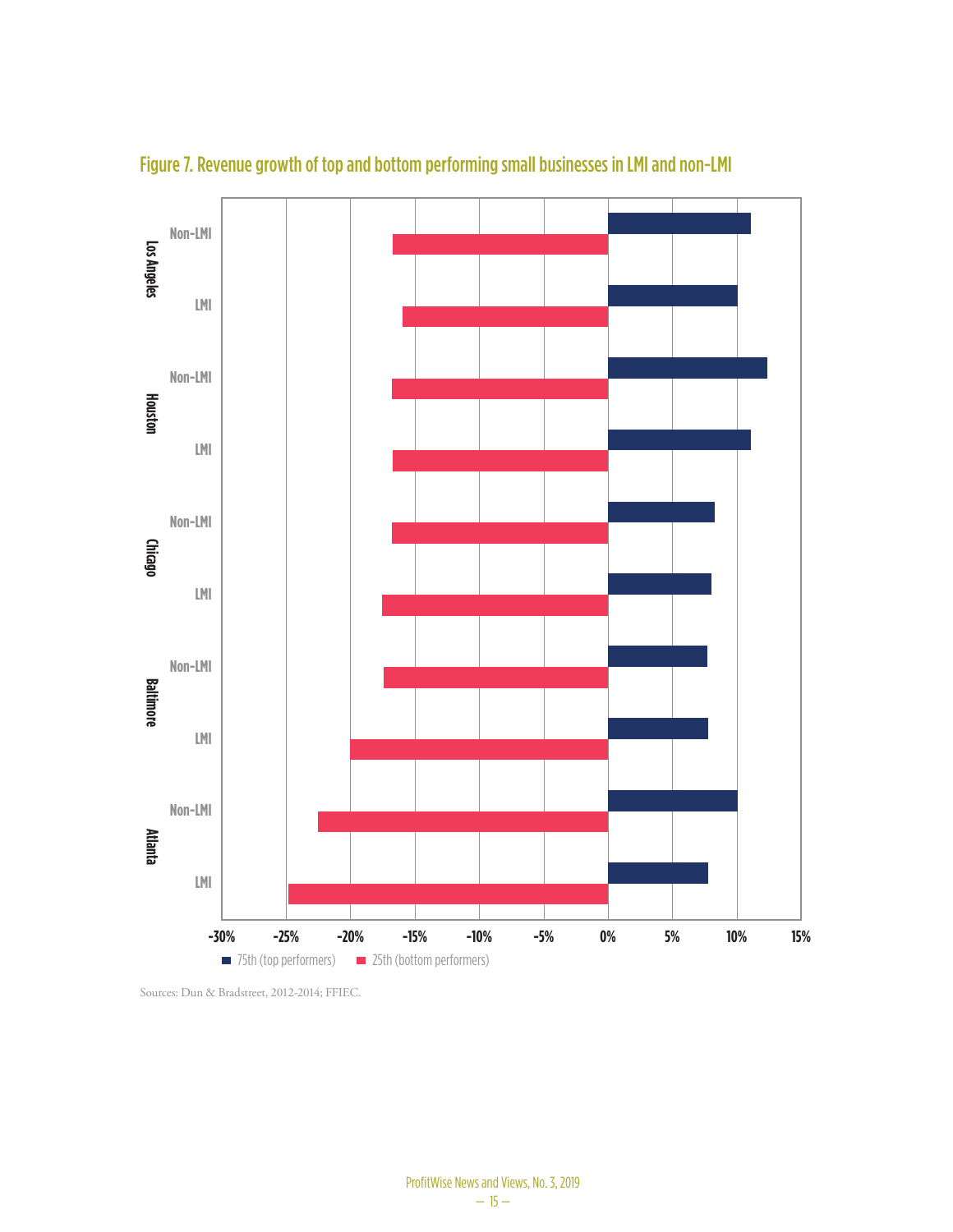We compare revenue growth in terms of the best and worst performers in non-LMI areas and LMI areas. This allows us to see how poorly low-growth businesses in LMI areas are doing compared to lowgrowth businesses in non-LMI places, and conversely how well high-growth businesses in LMI areas are doing compared to high-growth businesses in non-LMI areas. In each city, businesses in the 75th percentile (which we consider high-growth businesses) had growth rates that were similar in LMI areas and non-LMI areas, at an average annualized rate of 9 percent or more in revenue growth between 2012 and 2014 (figure 7). Among businesses at the 25th percentile (the low-growth businesses), revenues had significantly declined between 2012 and 2014, with drops ranging from 15 percent to 25 percent across each city. Hence, low-growth revenue businesses in LMI neighborhoods were the main sources of slack for this performance measure for the sector.<sup>13</sup>

## Correlation analysis of business characteristics and location characteristics

Finally, we calculate some simple correlation coefficient estimates to test some additional ideas about the relationships between small businesses and their locations. The correlation coefficient is a measure of the degree of linear association between two variables, with -1 indicating a perfect negative association, +1 indicating a perfect positive association, and 0 indicating no association. Figure 8 shows the association between business density, business performance, and selected characteristics of neighborhoods and city location. The results indicate that neighborhoods with higher population growth, higher labor force participation, and lower unemployment correspond with higher small business density. Similar relationships hold for the same neighborhood characteristics and higher business revenue (figure 8). (These associations are consistent with other indicators of business sector performance, such as business formation rate and larger size businesses, not shown in a table.)

The analysis further shows that the cities of Chicago and Baltimore correspond with lower small business density and lower revenue (figure 8). Given that Chicago as a city has experienced population decline,

### Figure 8. Correlation estimates of the relationship between selected characteristics with business density and business revenue



Source: Dun & Bradstreet, 2012-2016; ACS, 2011-2015; FFIEC. Note: the correlation estimates for Asian plurality neighborhoods and business density is not statistically significant due to small sample size.

and particularly population decline among black residents in LMI neighborhoods, the broader dynamic of population outflows may create a challenge to small business presence in some neighborhoods for that city. A negative correlation holds for Baltimore as well, a city that correlates strongly with various factors of economic vulnerability (i.e., high unemployment), which limit opportunities for small business presence in its neighborhoods.

The analysis additionally confirms the challenges for many small businesses in generating revenue. We note a negative correlation between revenue and LMI, black and Hispanic neighborhoods. Even so, consistent with the proclivity of high-minority and LMI neighborhoods in those cities to spawn entrepreneurship, the results show a positive correlation between small business type and LMI, and different ethnic/racial plurality neighborhoods (figure 9). That is, looking further into these relationships by the size of businesses, we see both sole proprietorships with no employees, and businesses with between 5 and 20 employees positively correlated with these neighborhoods (figure 9).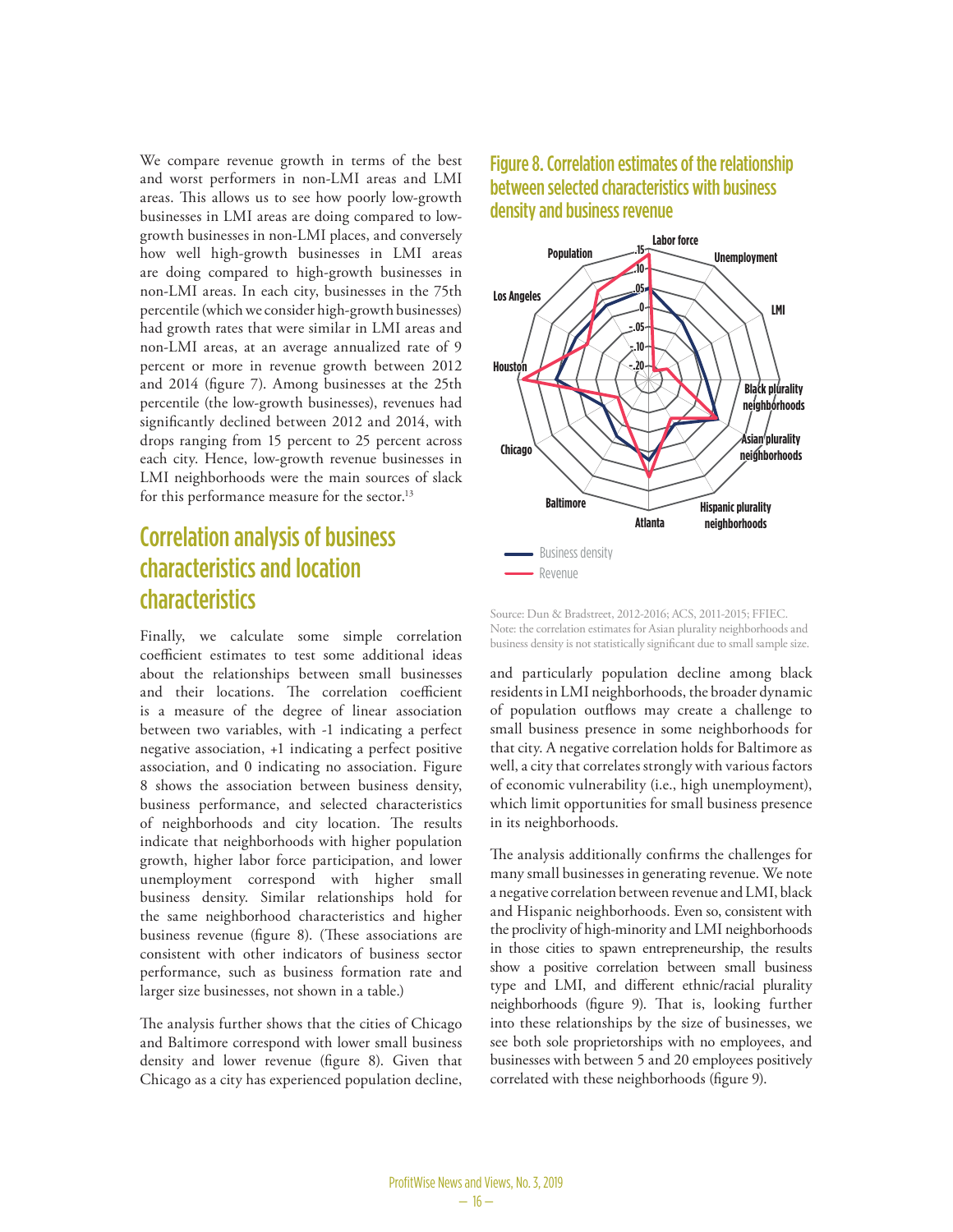#### Figure 9. Correlation estimates of the relationship between selected characteristics with business staff size



Sources: Dun & Bradstreet, 2012-2016; ACS, 2011-2015; FFIEC.

We also conduct a correlation analysis to get a better understanding of the business characteristics as well as location characteristics that are associated with high LQ industries in a city and a neighborhood (figure 10). The results show that sole proprietorships tend to be in sectors that have high LQ for their neighborhoods. That is, new entrepreneurs may seek or avail themselves of opportunities in industries where high numbers of employees already work in those neighborhoods even if those industries are not (as proportionately) large employers in the metropolitan area. On the other hand, large businesses with more than 20 employees are also positively correlated with both high LQ for their neighborhoods as well as their city. These businesses are thus able to provide a source of employment and possibly services not only for their neighborhoods but for their city as well.

The neighborhoods themselves that correlate with high LQ sectors are those with higher labor force participation rates, lower unemployment rates, and higher rates of population growth (figure 10).

Perhaps not surprisingly then, we find a significantly negative correlation between LMI neighborhoods and businesses whose industries show a high LQ for a neighborhood. We also find a negative correlation between predominantly black and Hispanic neighborhoods and businesses whose industries show a high LQ for a neighborhood and the city. As for other ethnic/minority neighborhoods, small businesses in Asian and white neighborhoods are positively correlated with high LQ sectors, both at the neighborhood- and city-wide level. Small businesses in Hispanic neighborhoods are neither positively correlated with competitive industries in the neighborhood or city level, possibly suggesting high specialization of goods and services in Hispanic neighborhoods.

## Figure 10. Correlation estimates of the relationship between selected characteristics and having businesses in high LQ industries for the neighborhoods and the city



Sources: Dun & Bradstreet, 2012-2016; ACS, 2011-2015; FFIEC.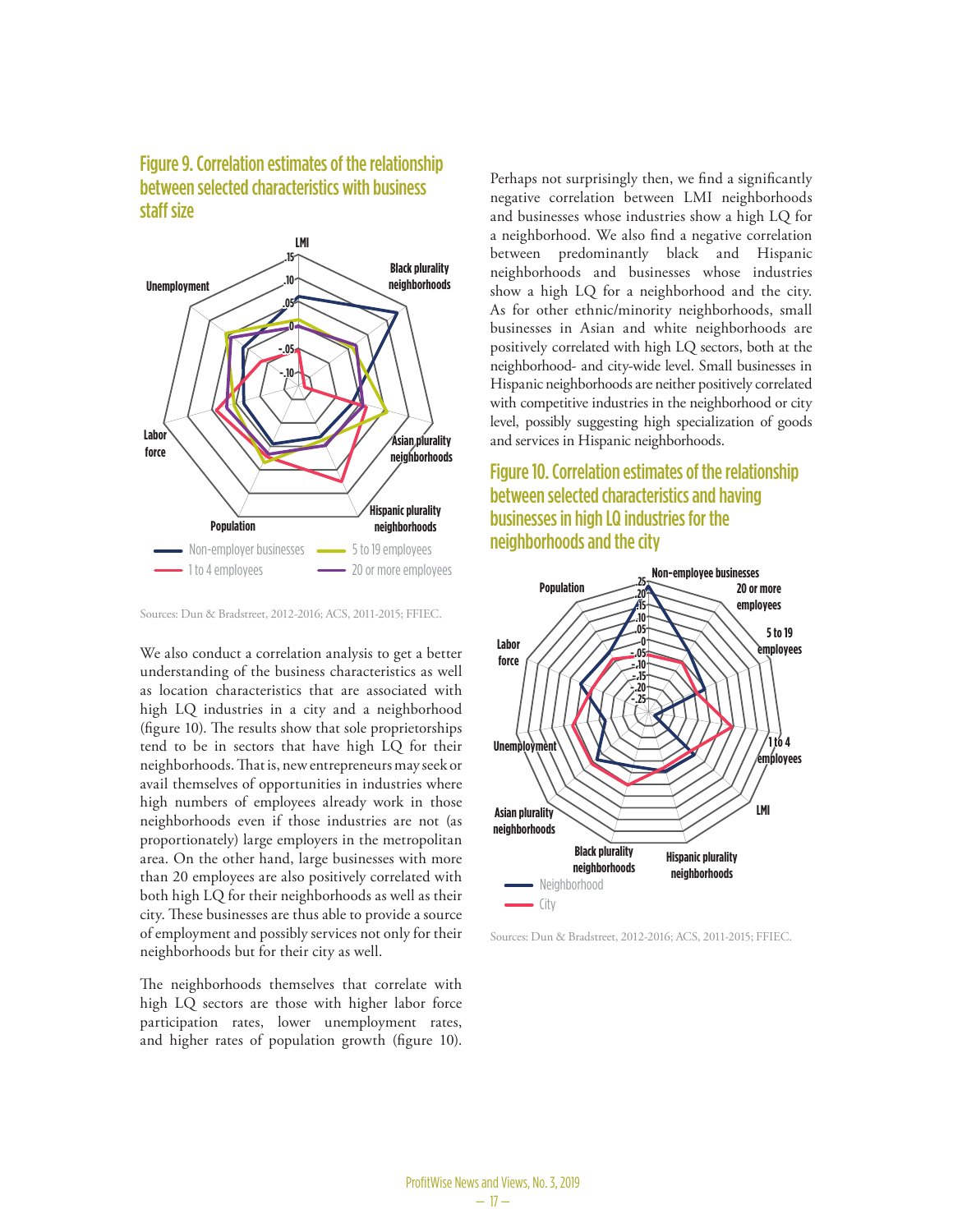## Policy implications and conclusion

This report offers several findings and points to some directions for helping small businesses expand and grow in LMI and ethnic/minority neighborhoods. Small businesses with revenues of \$1 million or less are an essential piece of the economic infrastructure of both lower-income and higher-income neighborhoods.

We see positive associations between sole proprietorships (as well as large businesses) with LMI and black neighborhoods. These suggest that LMI neighborhoods are attractive places to start businesses, as well as for operating larger scale businesses. But we also find greater challenges for businesses operating in LMI areas. We see fewer small businesses as a share of the population in LMI areas. This speaks to the need for a better understanding of what factors contribute to business stability and growth, including access to resources and credit/funding. Also, we find that small businesses in LMI neighborhoods and black-majority neighborhoods have significantly less revenue than their counterparts in non-LMI neighborhoods, regardless of the employment size of (small) business and industry. Growth in revenue at small businesses with five or more employees in LMI places likewise tended to lag counterparts in non-LMI areas, as did the revenue growth of businesses in predominantly black neighborhoods.

As our analysis suggests, different citywide and neighborhood characteristics affect the business landscape. Whether the measure is small business revenue, small business density, or businesses that operate in competitive (high LQ) sectors at the neighborhood or city level, we find that places in which there is more labor force participation and lower unemployment are places where more small businesses tend to do better and be more integrated in their overall regional economy. On the other hand, population decline and lower rates of labor force attachment are associated with weaker small business performance.

The correlation between business performance and the factors that make places more economically vibrant, including population growth and labor force participation, speaks to the need to address the small business climate of neighborhoods holistically. Initiatives and policies may be needed to help business owners in LMI and some ethnic/ minority neighborhoods identify competitive sectors of industries in which to operate. Neighborhood assets and human capital may also be important areas for investment, insofar as education, labor-force preparedness, and amenities of place that attract residents may be part of a comprehensive strategy to promote small business development.

## Letter from AEO

In partnership with Dun & Bradstreet, AEO collaborated on this study with researchers at the Federal Reserve Bank of Chicago to assess the performance of small businesses in LMI neighborhoods in the wake of the Great Recession. The aim of the project was to identify the impact of small businesses in LMI neighborhoods, and provide a comparative assessment of their performance against small businesses in non-LMI neighborhoods across five cities. This research utilized data from Dun & Bradstreet.

This research expands the findings of AEO's 2016 report titled, "The Tapestry of Black Business Ownership in America." That report highlighted the diversity of black businesses in America, explored their potential, and addressed ways to provide the right mix of support to overcome the wealth, credit, and trust gaps.

This current report reveals that different citywide and neighborhood characteristics affect the business landscape and speaks to the need to address the small business climate of neighborhoods holistically. These findings, in combination with those of the Tapestry Report, provide a rationale for programs and initiatives designed to drive and sustain business growth in minority and LMI neighborhoods.

AEO extends its gratitude to both our partners, The Federal Reserve Bank of Chicago, and Dun & Bradstreet.

Connie E. Evans *President/CEO Association for Enterprise Opportunity*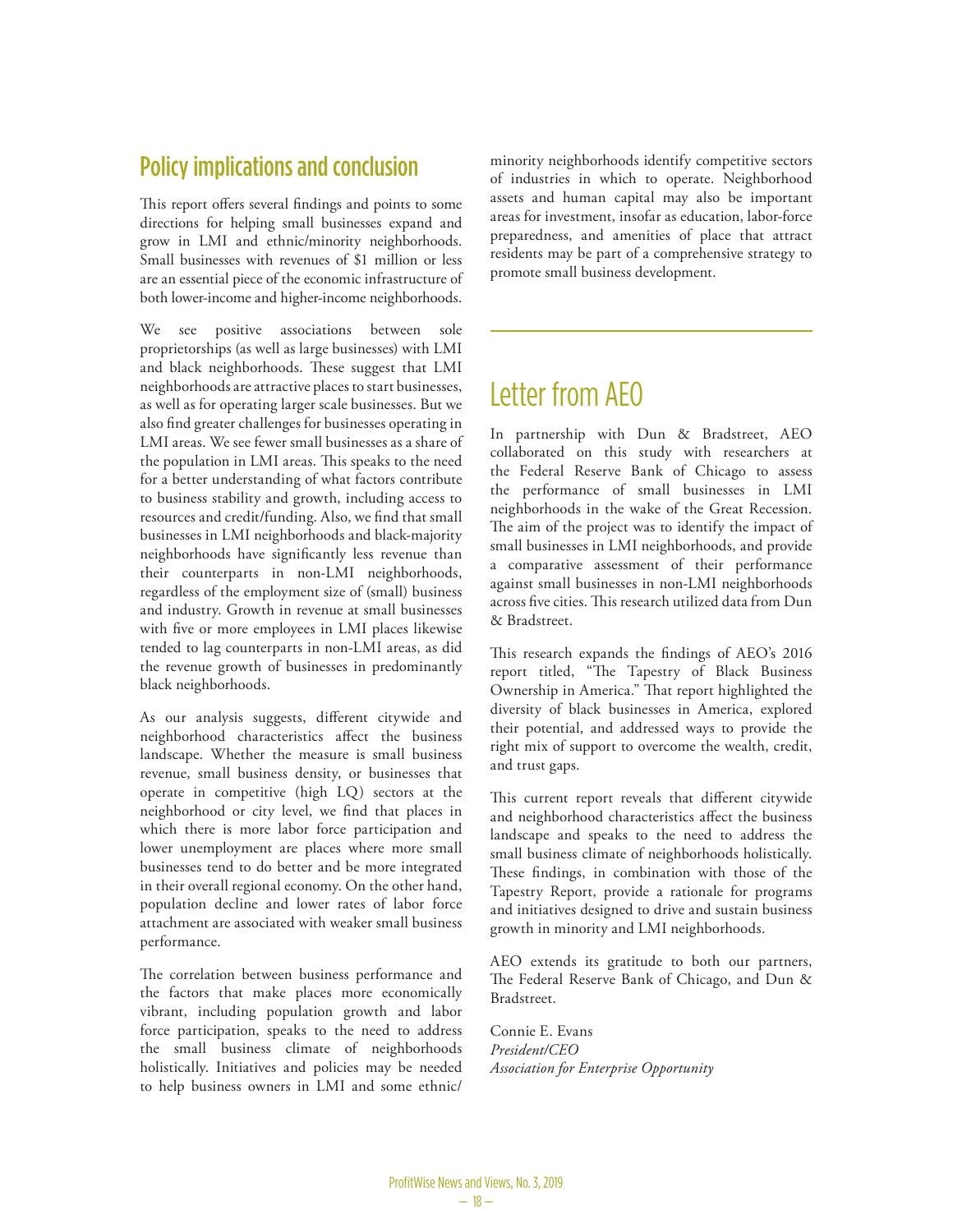## **Notes**

- 1. Federal Deposit Insurance Corporation, 2011, "Microenterprise development: A primer," FDIC Quarterly, Vol. 5, No. 1, available at https://www.fdic.gov/bank/ analytical/quarterly/2011-vol5-1/fdic-vol5no1-article-1.pdf.
- 2. See Şahin, Ayşegül, Sagiri Kitao, Anna Cororaton, and Sergiu Laiu, "Why Small Businesses Were Hit Harder by the Recent Recession," Current Issues in Economics and Finance, Vol. 17, Number 4, Federal Reserve Bank of New York, available at https://www.newyorkfed.org/medialibrary/media/research/current\_issues/ ci17-4.pdf. According to this study, although both large and small businesses felt the sting of job losses during the 2007-09 downturn, small firms experienced disproportionate declines. Poor sales and economic uncertainty were the main reasons for their weak performance and sluggish recovery—problems that too affected large firms, but to a lesser degree. Also, a tightened credit supply also constrained some small firms.
- 3. Low-income census tracts are those where the median income is less than 50 percent of the median for the metropolitan area. Moderate-income census tracts have median income from 50 percent to below 80 percent of the area median. Middle-income census tracts have median income from 80 percent to below 120 percent of the area median. Upper-income census tracts have median income from 120 percent and higher of area median income.
- 4. See "African American Population Peaks in Chicago," available at http://robparal. blogspot.com/2016/05/african-american-population-peaks-in.html#!/2016/05/ african-american-population-peaks-in.html.
- 5. Census data also shows that sole proprietorship makes up the largest share of small businesses, but at a higher percentage than the D&B data, suggesting that the D&B data may be undercounting some types of businesses.
- 6. A detailed industry analysis shows that some of the top sub-industries for small businesses in LMI neighborhoods for the five cities are business services (nonclassifiable), eating and drinking establishments, religious organizations, medical offices and clinics, beauty shops, business consulting, legal services, and grocery stores.
- 7. Location Quotients (LQ) are ratios that allow an area distribution of employment by industry to be compared to a reference or base area distribution. Our area of interest is the census tract/or neighborhood, and we use the metropolitan area as our reference area. An LQ greater than 1 indicates an industry with a greater share of the employment in that census tract than for the metropolitan area. For example, a low-income census tract in the city of Atlanta has an LQ greater than 1 in arts relative to the MSA because this industry makes up a larger share of the census tract employment total than it does in the Atlanta MSA as a whole. We use the 2-digit industry employment classification for this calculation, as this is the level of industry classification in the LODES data set available for this calculation. The source for LQ is LODES. We also compute the LQ for the city. The data for LQ for the cities comes from the BLS, QCEW survey, and the reference area is the nation.
- 8. The data does not contain other key performance indicators such as profitability or balance sheet metrics.
- 9. The D&B dataset contains businesses with revenues of \$1 million or less every year. A business may fall out of the sample if its revenue surpasses this threshold between 2012 and 2016. We therefore use other proprietary data, the National Establishment Time Series Database (NETS), to observe business growth and entry/exit dynamics since this data provides us with the full population of small businesses, starting at a given year.
- 10. Racial or ethnic plurality in a census tract means the group in question has the largest proportion in the neighborhood (which may not be a majority).
- 11. Means tests statistics confirm that business formation and failure rates are not significantly different in LMI areas compared to non-LMI areas; nor do we see significant differences the formation and failure rates across communities of different races and ethnicities. At least for the brief period of analysis, during this period of economic growth, small businesses in LMI neighborhoods were no more likely to fail than those in the middle- and upper-income neighborhoods. We note that the slow business formation and higher failure rate pattern is an observed nationwide pattern based on data from the Census Business Dynamic Statistics (SBS). The data show that the entry rate of US (employer) firms has been on a decline over the few last decades. It fell from 12 percent in 1987 to the 10 percent range by the early 2000s, and dropped to below 8 percent after the Great Recession. The exit or failure rate exceeded the entry rate for the first time for several years after the Great Recession began. Starting in 2012, the entry rate is again larger, although the gap between the entry rate and the exit rate has become smaller.
- 12. If we look at the formation rate for the small business sector at a detailed industry level, we find that the sub-industries with the highest rates of business entry for that period in LMI neighborhoods are transportation services, (non-air) courier services, retail trade services (custom computer programming services, automotive dealers, women's clothing stores and footwear), and communication services (motion picture and tape distribution).
- 13. We also compute the rate of revenue growth of top and bottom performers by the detailed sub-industries. We find that top performers include small businesses in retail trade (automotive dealers, wine and distilled beverage, floor covering stores, and footwear); manufacturing (petroleum products, durable goods, and metal service); finance, insurance, and real estate (personal credit institutions); other non-classifiable establishments (centers and offices); and in transportation and public utility (refuse systems).

#### **Biographies**

**Robin Newberger** is a senior business economist in the Community Development and Policy Studies division of the Federal Reserve Bank of Chicago.

**Mark O'Dell** is a senior research analyst in the Community Development and Policy Studies division of the Federal Reserve Bank of Chicago.

**Maude Toussaint-Comeau** is a researcher in the Community Development and Policy Studies division of the Federal Reserve Bank of Chicago.